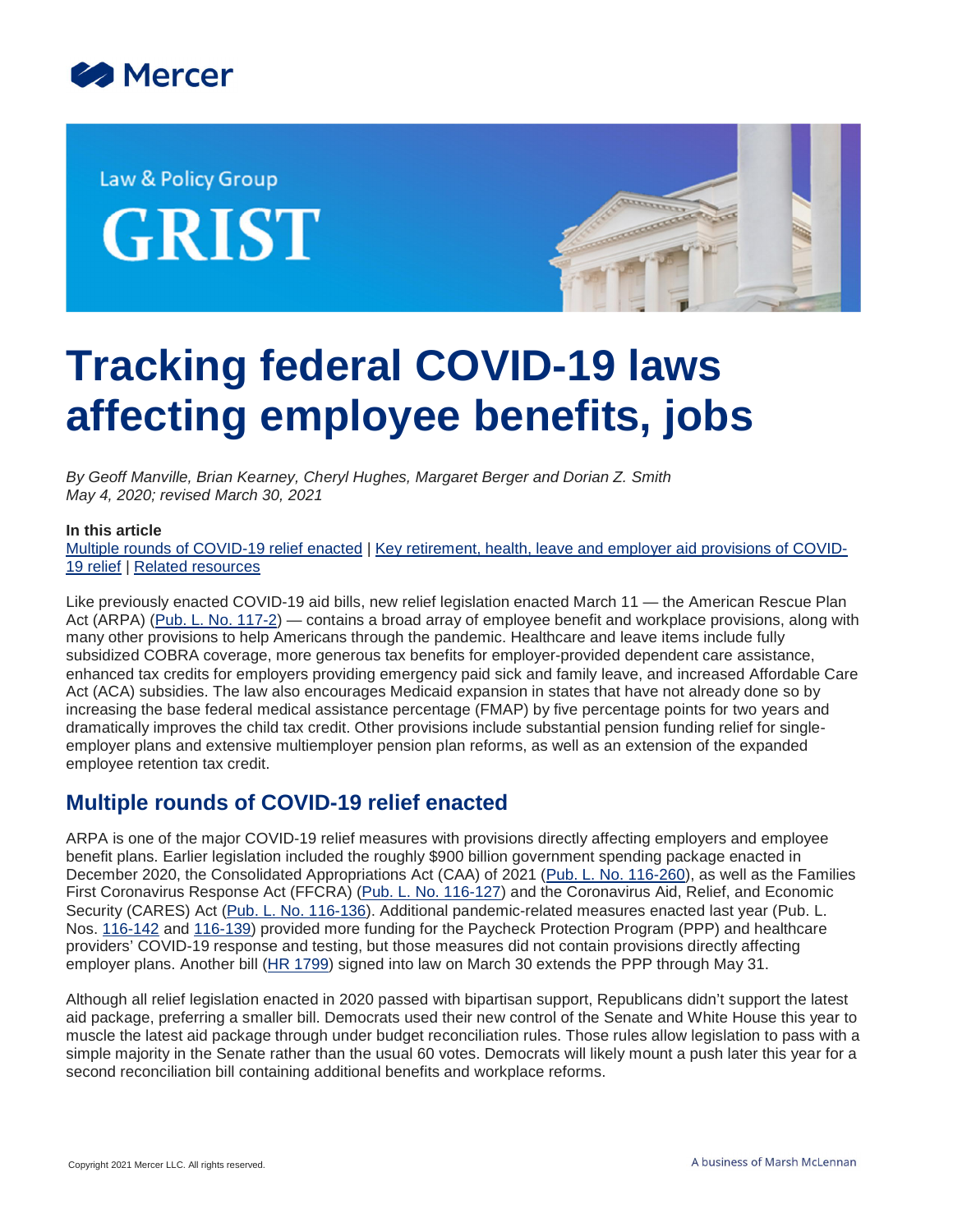Page 2 Law and Policy Group | GRIST Tracking federal COVID-19 laws affecting employee benefits, jobs

This GRIST provides a table summarizing significant employment-related provisions in all COVID-19 relief legislation enacted to date, along with an extensive list of links to relevant federal and Law & Policy Group resources.

The table starting on the next page summarizes measures affecting:

- [Retirement plans](#page-2-1)
- [Health plans](#page-5-0)
- [Paid leave benefits](#page-7-0)
- [Other health, welfare and retirement benefit changes](#page-8-0)
- [Other tax credits, deductions and financial aid for employers and individuals](#page-9-0)

While federal regulators have issued a mountain of related guidance and provided additional relief, details about that regulatory guidance are generally outside the scope of this article. However, the [Related resources](#page-10-0) at the end of this GRIST include links to relevant legislation, regulations, guidance and Mercer resources.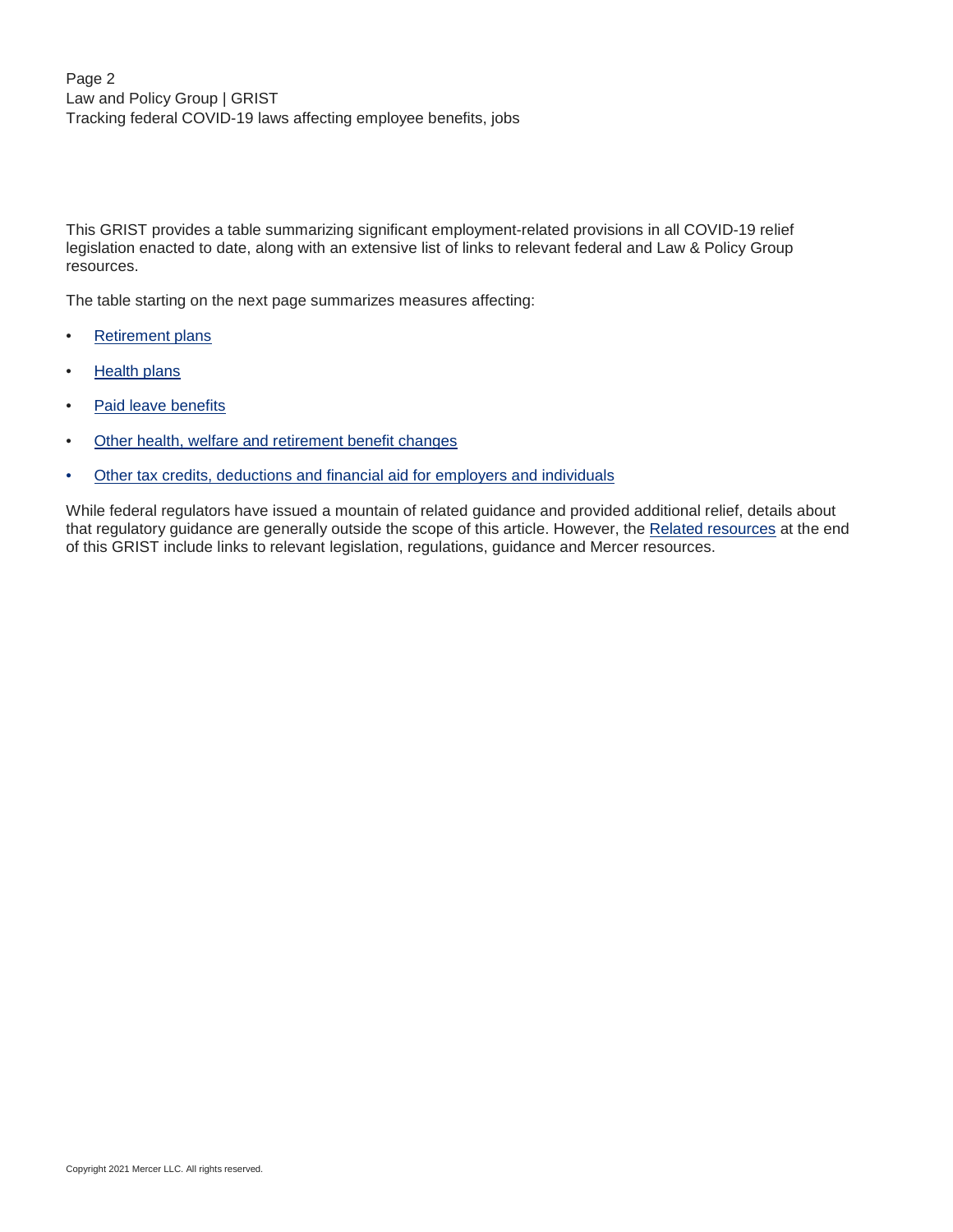# <span id="page-2-0"></span>**Key retirement, health, leave and employer aid provisions of COVID-19 relief**

<span id="page-2-1"></span>

| <b>Relief provision</b>                                 | <b>Description</b>                                                                                                                                                                                                                                                                                                                                                                                                                                                                                                                                                                                                                                                                                                                                                                                                                                                                                                                                                                                                                                    |
|---------------------------------------------------------|-------------------------------------------------------------------------------------------------------------------------------------------------------------------------------------------------------------------------------------------------------------------------------------------------------------------------------------------------------------------------------------------------------------------------------------------------------------------------------------------------------------------------------------------------------------------------------------------------------------------------------------------------------------------------------------------------------------------------------------------------------------------------------------------------------------------------------------------------------------------------------------------------------------------------------------------------------------------------------------------------------------------------------------------------------|
| <b>Retirement plans</b>                                 |                                                                                                                                                                                                                                                                                                                                                                                                                                                                                                                                                                                                                                                                                                                                                                                                                                                                                                                                                                                                                                                       |
| <b>Defined benefit (DB)</b><br>plan 2020 funding relief | Deadlines for quarterly and year-end minimum required contributions to DB plans<br>were delayed until Jan. 1, 2021 (although IRS treated contributions made by Jan. 4 as<br>timely). When paid, the contribution must include interest at the plan's effective<br>interest rate for the plan year in which the contributions is paid. Plan sponsors had<br>until Feb. 1 to submit amended PBGC premium filings to claim a refund for excess<br>variable-rate premiums.                                                                                                                                                                                                                                                                                                                                                                                                                                                                                                                                                                                |
| <b>Section 436 benefit</b><br>restrictions              | DB plan sponsors could use the adjusted funding target attainment percentage<br>(AFTAP) for last plan year ending before Jan. 1, 2020, to determine if benefit<br>restrictions apply in any plan year that began or ended in 2020.                                                                                                                                                                                                                                                                                                                                                                                                                                                                                                                                                                                                                                                                                                                                                                                                                    |
| <b>Expanded CSEC plan</b><br>definition                 | DB plans sponsored by charities providing services to mothers and children can use<br>the special funding rules for cooperative and small-employer charity (CSEC) pension<br>plans, provided sponsors meet specific conditions.                                                                                                                                                                                                                                                                                                                                                                                                                                                                                                                                                                                                                                                                                                                                                                                                                       |
| <b>Waiver of DC plan</b><br><b>RMDs in 2020</b>         | All required minimum distributions (RMDs) from defined contribution (DC) plans that<br>relate to 2020 are waived. This includes:<br>2019 RMDs due by April 1, 2020, for retired participants who turned 70-1/2 in<br>$\bullet$<br>2019<br>2020 RMDs due by Dec. 31, 2020<br>$\bullet$<br>2020 RMDs due by April 1, 2021, for participants who retired in 2020 after turning<br>$\bullet$<br>70-1/2 before 2020<br>Plans can offer participants a choice to receive or not receive their RMDs. The waiver<br>doesn't apply to DB plans.                                                                                                                                                                                                                                                                                                                                                                                                                                                                                                                |
| <b>Coronavirus-related</b><br>distributions             | Until Dec. 30, 2020, plans could offer distributions up to \$100,000 to a "qualified"<br>individual" (defined below). Any distribution in 2020 could be coronavirus-related,<br>including plan loan offsets (but not deemed distributions from plan loan defaults).<br>Coronavirus-related distributions:<br>Weren't subject to the 10% early withdrawal penalty<br>$\bullet$<br>Were subject to 10% withholding unless the participant elected different or no<br>$\bullet$<br>withholding<br>May be repaid — if the participant chooses and the plan allows — within 3 years<br>$\bullet$<br>(with repayments treated as rollovers)<br>Didn't require a 402(f) rollover notice<br>$\bullet$<br>Are taxed ratably over 3 years, unless the participant elected full taxation in 2020<br>DC plans (including money purchase pension plans) could make the distributions to<br>eligible employees of any age. DB plans could make the distributions to employees<br>only if the plan offers in-service distributions (allowed at age 59-1/2 or later). |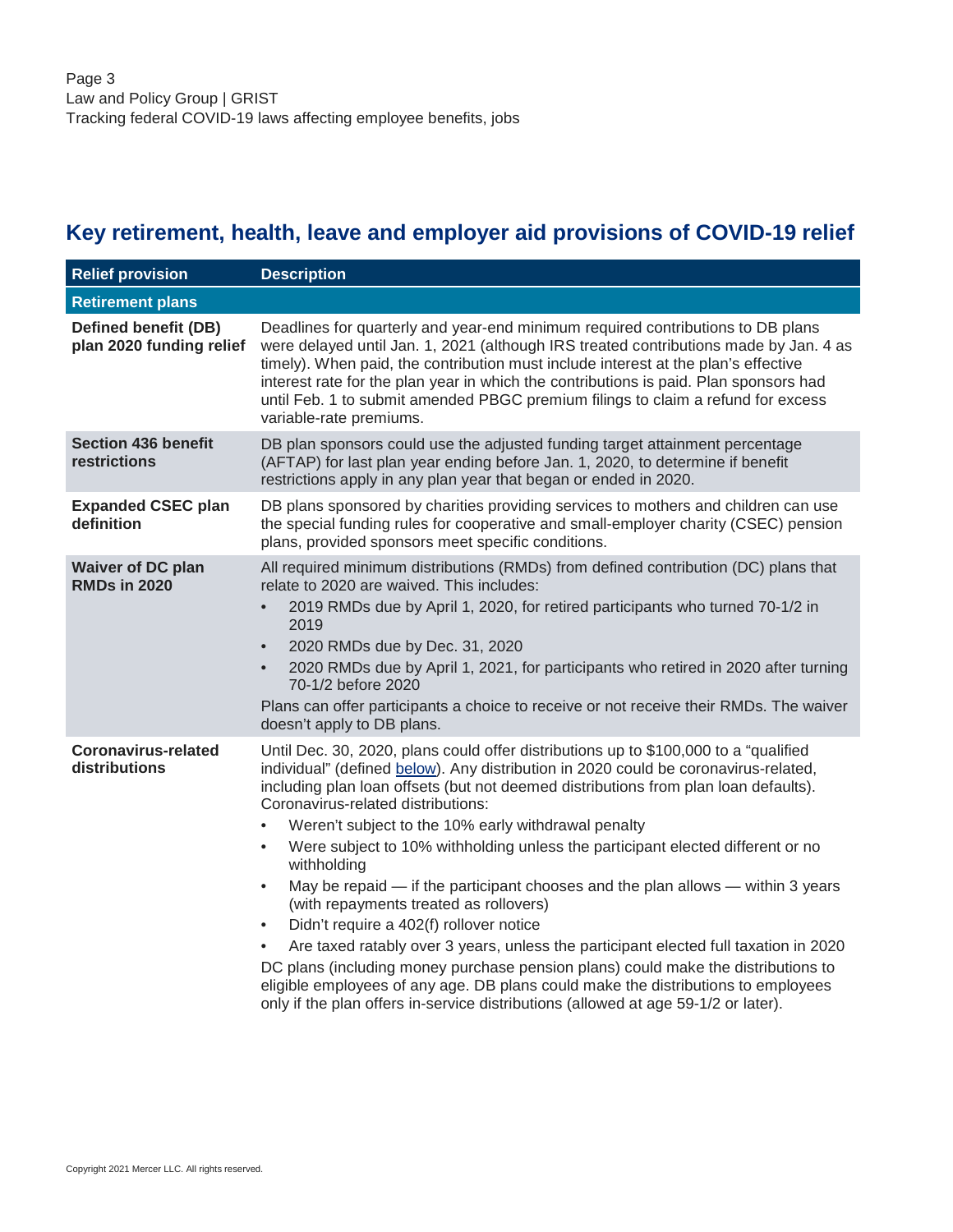<span id="page-3-0"></span>

| <b>Relief provision</b>                                         | <b>Description</b>                                                                                                                                                                                                                                                                                                                                                                                                                                                                                                                                                                                                                                                                                                                                         |
|-----------------------------------------------------------------|------------------------------------------------------------------------------------------------------------------------------------------------------------------------------------------------------------------------------------------------------------------------------------------------------------------------------------------------------------------------------------------------------------------------------------------------------------------------------------------------------------------------------------------------------------------------------------------------------------------------------------------------------------------------------------------------------------------------------------------------------------|
| <b>Retirement plans (cont'd)</b>                                |                                                                                                                                                                                                                                                                                                                                                                                                                                                                                                                                                                                                                                                                                                                                                            |
| Increased plan loan cap                                         | Through Sept. 22, 2020, plans could offer loans to qualified individuals up to the<br>lesser of \$100,000 or the entire vested benefit.                                                                                                                                                                                                                                                                                                                                                                                                                                                                                                                                                                                                                    |
| <b>Suspension of plan</b><br>loan repayments                    | Plans could let qualified individuals suspend plan loan repayments due between<br>March 27 and Dec. 31, 2020.<br>Resumed repayments must be adjusted to reflect the delay and accrued interest. The<br>delay doesn't count toward the maximum plan loan repayment period.                                                                                                                                                                                                                                                                                                                                                                                                                                                                                  |
| <b>Qualified individual</b>                                     | A qualified individual was a participant who met any of the following:<br>Was diagnosed with SARS-CoV-2 or COVID-19<br>Had a spouse or dependent diagnosed with SARS-CoV-2 or COVID-19<br>Experienced (or had a spouse or household member who experienced) adverse<br>financial consequences from being quarantined, furloughed or laid off; having<br>work hours reduced; receiving a pay cut; having a job offer rescinded or a start<br>date delayed; being unable to work due to lack of child care; closing or reducing<br>the hours of a business owned or operated by individual; or from other factors, as<br>determined by Treasury secretary<br>Plan administrators could rely on a participant's self-certification of eligibility for relief. |
| <b>CARES Act plan</b><br>amendments                             | Amendments reflecting any of the changes listed above are due by 2022 plan year-<br>end (2024 plan year-end for governmental plans). IRS can prescribe a later date.                                                                                                                                                                                                                                                                                                                                                                                                                                                                                                                                                                                       |
| <b>Partial plan termination</b><br>relief                       | Plans won't have a partial plan termination for any plan year that includes the period<br>beginning March 13, 2020, and ending March 31, 2021, if the number of active<br>participants at the end of that period is at least 80% of the number at the start of the<br>period.                                                                                                                                                                                                                                                                                                                                                                                                                                                                              |
| <b>Permanent DB plan</b><br>funding relief                      | Through 2025, DB plan sponsors can use 95% of the 25-year average segment rate<br>to calculate minimum required contributions. Starting in 2026, the corridor will widen<br>from the current 5% by an additional 5 percentage points each year until reaching<br>30% in 2030. A permanent 5% floor will apply to the 25-year average rates.<br>DB sponsors also gain permanent relief for shortfall amortizations, with all<br>outstanding bases reset to zero and 15 years - instead of 7 years - to amortize<br>new funding shortfalls.<br>Sponsors can elect interest rate relief for the 2020, 2021, or 2022 plan year and can<br>implement shortfall relief starting in any plan year between 2019 and 2022.                                          |
| <b>Early termination of IRC</b><br><b>Section 420 transfers</b> | Employers that made "qualified future transfers" of excess DB plan assets to prefund<br>retiree health benefits have until Dec. 31, 2021, to elect to terminate the transfer and<br>return unused funds to the DB plan. The employer will have a taxable reversion<br>unless the funds are repaid to the retiree health plan within 5 years of the end of the<br>original transfer period.                                                                                                                                                                                                                                                                                                                                                                 |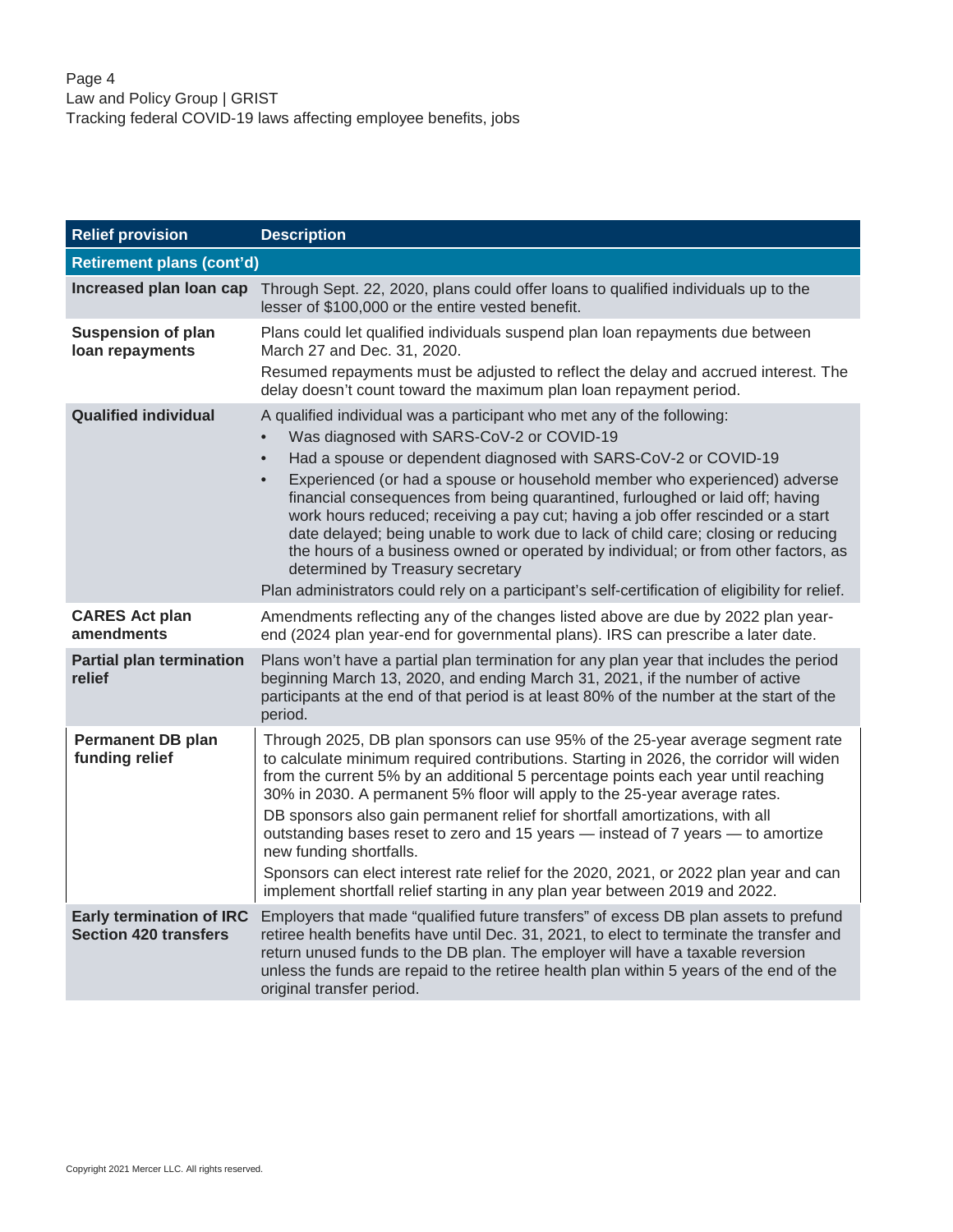| <b>Relief provision</b>                  | <b>Description</b>                                                                                                                                                                                                                                                                                                                                                                                                                                                                                                                                                                                                                                                                                                                                                                                                                                                                                                                                                                                                                                                                                                                                                                                                                                      |
|------------------------------------------|---------------------------------------------------------------------------------------------------------------------------------------------------------------------------------------------------------------------------------------------------------------------------------------------------------------------------------------------------------------------------------------------------------------------------------------------------------------------------------------------------------------------------------------------------------------------------------------------------------------------------------------------------------------------------------------------------------------------------------------------------------------------------------------------------------------------------------------------------------------------------------------------------------------------------------------------------------------------------------------------------------------------------------------------------------------------------------------------------------------------------------------------------------------------------------------------------------------------------------------------------------|
| <b>Retirement plans (cont'd)</b>         |                                                                                                                                                                                                                                                                                                                                                                                                                                                                                                                                                                                                                                                                                                                                                                                                                                                                                                                                                                                                                                                                                                                                                                                                                                                         |
| <b>Multiemployer plan</b><br>relief      | Multiemployer plans have received extensive relief:<br>Multiemployer plans can take a break from updating their status — and their<br>funding improvement or rehabilitation plan and schedules, if applicable - for a<br>single plan year starting in the period from March 1, 2020, through Feb. 28, 2022.<br>Plans in critical or endangered status can elect 5 extra years to work on funding<br>$\bullet$<br>improvement or rehabilitation plans and an extra 15 years to amortize losses<br>attributable to the pandemic.<br>PBGC will administer a new temporary special fund providing financial assistance<br>$\bullet$<br>through grants that eligible poorly funded plans can use to pay benefits and plan<br>expenses. Plans must apply for the relief by Dec. 31, 2025, and all payments will<br>be made by Sept. 30, 2030. Plans receiving assistance must reinstate suspended<br>benefits, can't apply for new benefit suspensions and will be deemed in critical<br>status through 2051.<br>To address the looming insufficiency of PBGC's multiemployer insurance program,<br>PBGC premiums for multiemployer plans will double from \$26 to \$52 for plan years<br>starting in 2031, with annual adjustments for inflation thereafter. |
| Non-COVID-19 relief<br>provisions        | The following retirement provisions are unrelated to the COVID-19 pandemic:<br>Access to retirement plan funds for participants affected by major disasters (other<br>than the pandemic) declared from Jan 1, 2020, through Feb. 25, 2021<br>Minimum age for in-service distributions reduced from 59-1/2 to 55 for participants<br>$\bullet$<br>in certain long-standing multiemployer plans covering employees in the building<br>and construction industry<br>Expanded funding relief for community newspaper plans                                                                                                                                                                                                                                                                                                                                                                                                                                                                                                                                                                                                                                                                                                                                  |
| Expansion of 162(m)<br>covered employees | Starting in 2027, the \$1 million limit on deductible compensation will apply to the next<br>5 highest paid employees after the CEO, CFO and 3 highest-paid officers. The 5<br>newly covered employees will not be subject to 162(m) for life (unlike the covered<br>CEO, CFO and officers).                                                                                                                                                                                                                                                                                                                                                                                                                                                                                                                                                                                                                                                                                                                                                                                                                                                                                                                                                            |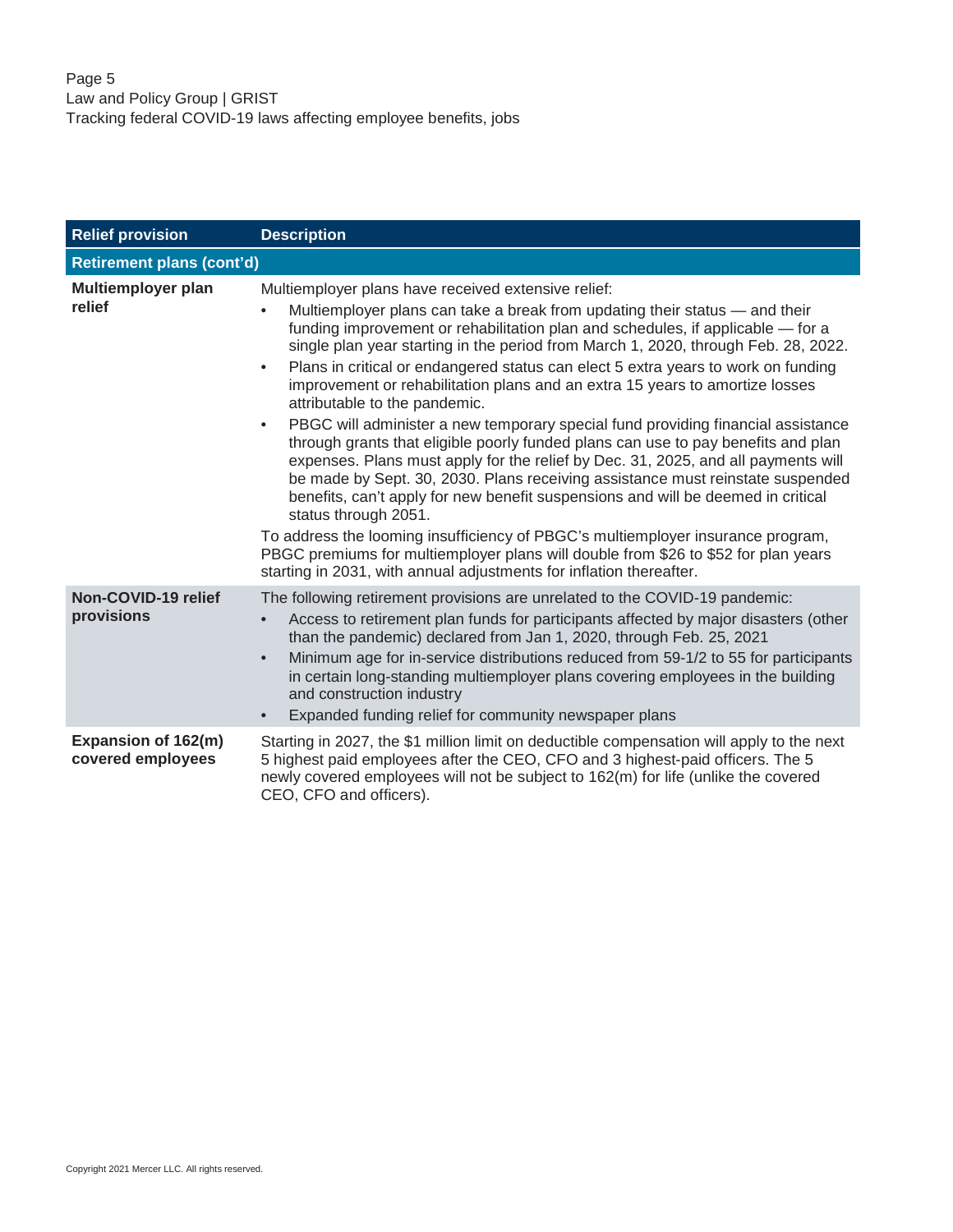<span id="page-5-0"></span>

| <b>Relief provision</b>                           | <b>Description</b>                                                                                                                                                                                                                                                                                                                       |
|---------------------------------------------------|------------------------------------------------------------------------------------------------------------------------------------------------------------------------------------------------------------------------------------------------------------------------------------------------------------------------------------------|
| <b>Health plans</b>                               |                                                                                                                                                                                                                                                                                                                                          |
| 100% COBRA subsidy                                | 100% COBRA premium subsidies are available for "assistance eligible individuals"<br>from April 1-Sept. 30, 2021 (not retroactive):                                                                                                                                                                                                       |
|                                                   | Subsidy is available if group health plan coverage (a medical, dental or vision<br>$\bullet$<br>plan, but not a health flexible spending arrangement (FSA)) is lost due to<br>involuntary termination of employment or reduced work hours and the maximum<br>COBRA coverage period hasn't expired.                                       |
|                                                   | Special 60-day enrollment period is available, even if COBRA was previously<br>$\bullet$<br>declined or dropped.                                                                                                                                                                                                                         |
|                                                   | Employers may (but are not required to) let assistance-eligible individuals switch<br>$\bullet$<br>to less-expensive coverage other than an excepted benefit (e.g., stand-alone<br>dental or vision coverage), a health FSA, or a qualified small-employer health<br>reimbursement arrangement.                                          |
|                                                   | Employers can receive Medicare tax credits to cover the cost of subsidized<br>$\bullet$<br>premium (whether plan is fully insured or self-funded).                                                                                                                                                                                       |
|                                                   | Employers must provide an expiration notice before the premium subsidy expires.<br>$\bullet$<br>The Department of Labor (DOL) will publish model notices describing the subsidy<br>$\bullet$<br>program by April 10 (30 days after ARPA's enactment). Employers will need to<br>distribute model notices or provide an alternate notice. |
| <b>Prohibition on surprise</b><br>medical billing | New provisions limit surprise bills in a variety of circumstances. Generally effective for<br>plan years beginning on or after Jan. 1, 2022, key provisions target surprise bills from<br>out-of-network providers:                                                                                                                      |
|                                                   | Out-of-network emergency service providers must provide services without prior<br>٠<br>authorization at in-network cost sharing.                                                                                                                                                                                                         |
|                                                   | Certain ancillary service providers (at an in-network facility) and air (but not<br>$\bullet$<br>ground) ambulances can't balance-bill patients.                                                                                                                                                                                         |
|                                                   | Other out-of-network service providers can't balance-bill patients without prior<br>٠<br>notice and consent (subject to certain exceptions).                                                                                                                                                                                             |
|                                                   | Other provisions require:                                                                                                                                                                                                                                                                                                                |
|                                                   | Audits and prompt payment<br>$\bullet$                                                                                                                                                                                                                                                                                                   |
|                                                   | Binding "baseball-style" arbitration of certain out-of-network claims<br>$\bullet$                                                                                                                                                                                                                                                       |
|                                                   | External review to determine whether surprise-billing rules apply<br>$\bullet$<br>Continuity-of-care provisions<br>$\bullet$                                                                                                                                                                                                             |
|                                                   | Independent dispute-resolution process for certain charges that exceed estimates<br>$\bullet$<br>for the uninsured                                                                                                                                                                                                                       |
|                                                   | Provider nondiscrimination<br>$\bullet$                                                                                                                                                                                                                                                                                                  |
|                                                   | Enforcement against noncompliant providers<br>$\bullet$                                                                                                                                                                                                                                                                                  |
|                                                   | Air-ambulance cost reporting<br>٠                                                                                                                                                                                                                                                                                                        |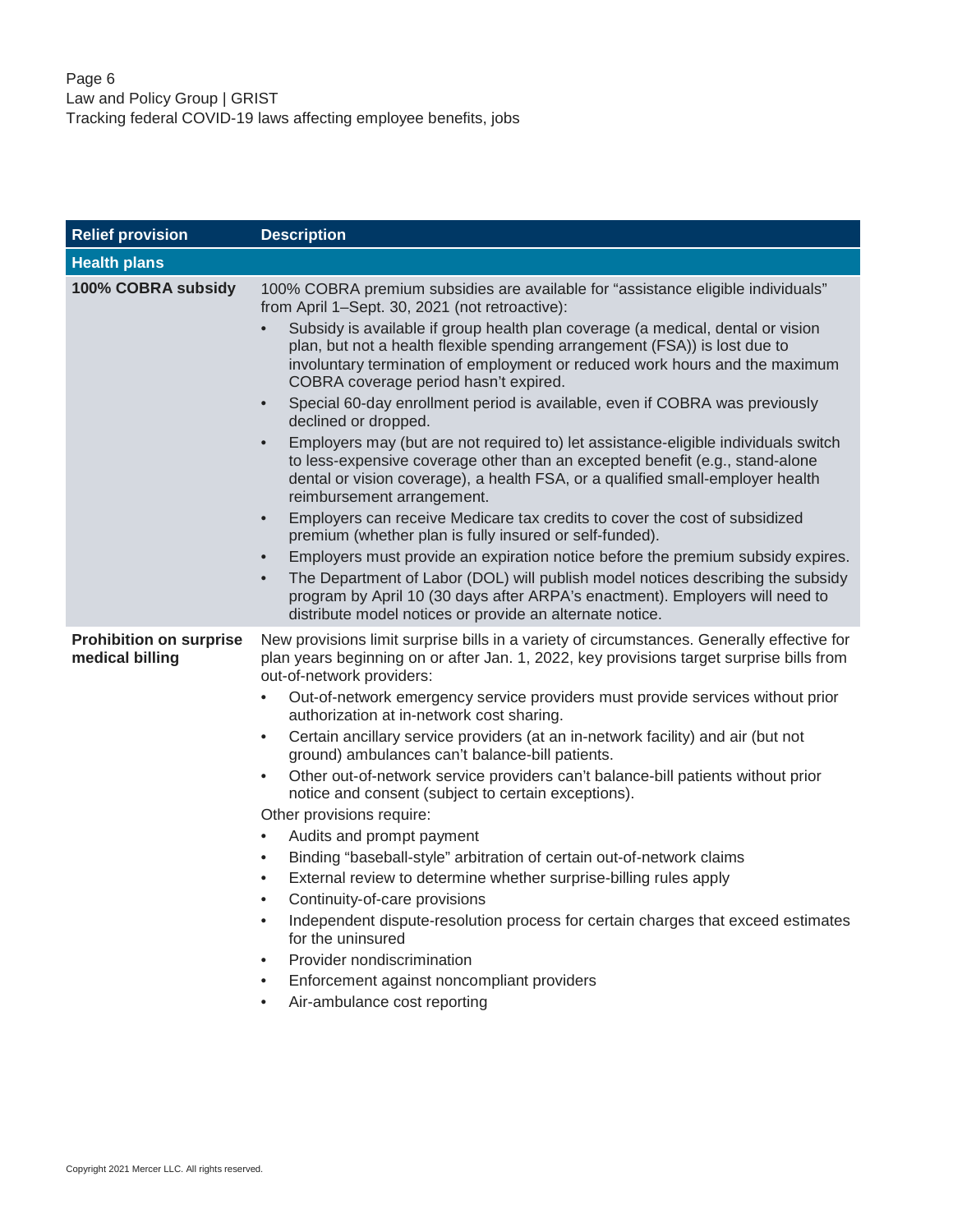| <b>Relief provision</b>                                                                                  | <b>Description</b>                                                                                                                                                                                                                                                                                                                                                                                                                                                                                                                                                                                                                                                                                                                                                                                                                                                                                                                                         |
|----------------------------------------------------------------------------------------------------------|------------------------------------------------------------------------------------------------------------------------------------------------------------------------------------------------------------------------------------------------------------------------------------------------------------------------------------------------------------------------------------------------------------------------------------------------------------------------------------------------------------------------------------------------------------------------------------------------------------------------------------------------------------------------------------------------------------------------------------------------------------------------------------------------------------------------------------------------------------------------------------------------------------------------------------------------------------|
| Health plans (cont'd)                                                                                    |                                                                                                                                                                                                                                                                                                                                                                                                                                                                                                                                                                                                                                                                                                                                                                                                                                                                                                                                                            |
| <b>Transparency</b><br>requirements                                                                      | New transparency requirements for group health plans and issuers will generally take<br>effect for plans years beginning on or after Jan. 1, 2022 (unless noted otherwise):<br>Price comparison tool<br>Prescription drug benefit and cost reporting (by Dec. 27, 2021)<br>$\bullet$<br>Good-faith estimate and advance explanation of benefits for scheduled services<br>Cost-sharing disclosures (i.e., in- and out-of-network deductibles and out-of-<br>pocket limitations) on health plan ID cards<br>Updated and accurate in-network provider directories<br>$\bullet$<br>State all-payer claims databases (grants and standardization)<br>Prohibitions on contract terms restricting certain price and quality information,<br>such as "gag clauses" (appears to be effective immediately)<br>Health benefit broker/consultant disclosures of direct and indirect compensation to<br>health plans and enrollees (generally effective Dec. 27, 2021) |
| <b>Mental Health Parity</b><br>and Addiction Equity<br><b>Act (MHPAEA)</b><br>compliance                 | For any health plan covering mental health/substance use disorder benefits, plan<br>sponsors and carriers must prepare a comparative analysis of the plan's compliance<br>with MHPAEA's nonquantitative treatment limitation rules. Effective Feb. 10, 2021,<br>plan sponsors and issuers must supply this analysis if requested by federal regulators.                                                                                                                                                                                                                                                                                                                                                                                                                                                                                                                                                                                                    |
| No-cost coverage,<br>reimbursement<br>standards for COVID-19<br>testing                                  | Effective March 18, 2020, group health plans and insurers must cover without<br>imposing cost-sharing, preauthorization or other medical-management requirements:<br>COVID-19 testing and related services<br>COVID-19 preventive services like vaccines<br>Plans must reimburse COVID-19 tests at the test provider's prenegotiated rate or the<br>cash price posted on the provider's website.<br>States may allocate testing funds toward employers' testing costs.                                                                                                                                                                                                                                                                                                                                                                                                                                                                                     |
| <b>Health savings account</b><br>(HSA) rules for<br>telemedicine eased                                   | For plan years beginning on or before Dec. 31, 2021, high-deductible health plan<br>(HDHP) participants won't lose eligibility for HSA contributions if they receive<br>telemedicine or other remote healthcare services free of cost sharing. This includes<br>telehealth and other remote care, whether provided:<br>Through the HDHP before participants have met their deductible<br>From a vendor outside of the HDHP                                                                                                                                                                                                                                                                                                                                                                                                                                                                                                                                 |
| <b>Pretax reimbursement</b><br>of over-the-counter<br>(OTC) drug costs,<br>menstrual products<br>allowed | For expenses incurred after Dec. 31, 2019, the CARES Act permanently:<br>Eliminates the ACA's ban on pretax reimbursement of the costs for OTC drugs not<br>prescribed by a physician<br>Treats menstrual care products as medical expenses reimbursable on a pretax<br>basis<br>These changes apply to pretax reimbursements under HSAs, Archer medical savings<br>accounts and group health plans, including health FSAs and health reimbursement<br>arrangements.                                                                                                                                                                                                                                                                                                                                                                                                                                                                                       |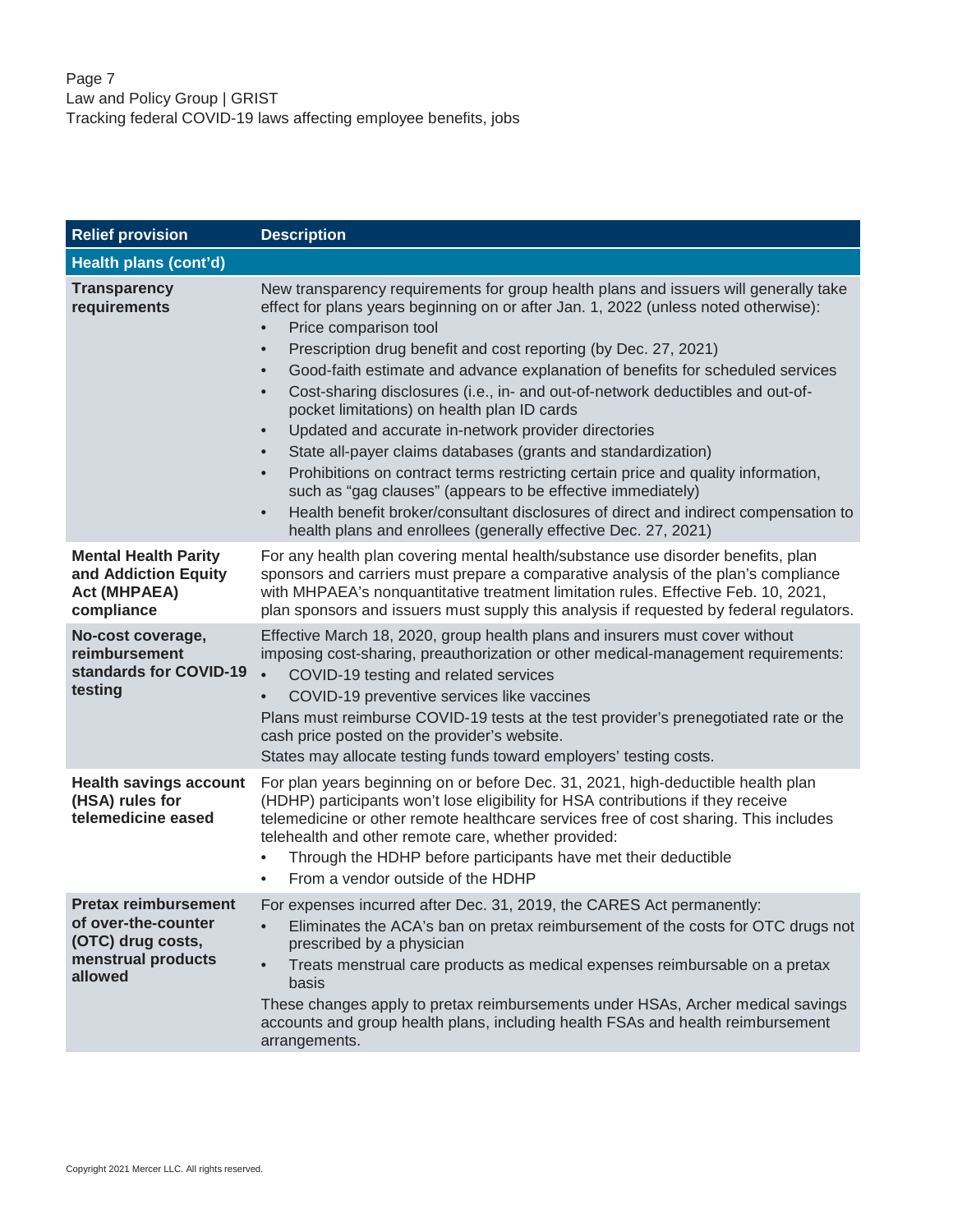<span id="page-7-0"></span>

| <b>Relief provision</b>                                                                                            | <b>Description</b>                                                                                                                                                                                                                                                                                                                                                                                                                                                                                                                                                                                                                                                                                                                                                                                                                                                                                                                                                                                                                                                                                                                                                                                                                                                                                                                                                                                                                                                                                                                                                                                                                                                                                                                                                                                                                                                                                                                                                                                                                                                                          |
|--------------------------------------------------------------------------------------------------------------------|---------------------------------------------------------------------------------------------------------------------------------------------------------------------------------------------------------------------------------------------------------------------------------------------------------------------------------------------------------------------------------------------------------------------------------------------------------------------------------------------------------------------------------------------------------------------------------------------------------------------------------------------------------------------------------------------------------------------------------------------------------------------------------------------------------------------------------------------------------------------------------------------------------------------------------------------------------------------------------------------------------------------------------------------------------------------------------------------------------------------------------------------------------------------------------------------------------------------------------------------------------------------------------------------------------------------------------------------------------------------------------------------------------------------------------------------------------------------------------------------------------------------------------------------------------------------------------------------------------------------------------------------------------------------------------------------------------------------------------------------------------------------------------------------------------------------------------------------------------------------------------------------------------------------------------------------------------------------------------------------------------------------------------------------------------------------------------------------|
| Health plans (cont'd)                                                                                              |                                                                                                                                                                                                                                                                                                                                                                                                                                                                                                                                                                                                                                                                                                                                                                                                                                                                                                                                                                                                                                                                                                                                                                                                                                                                                                                                                                                                                                                                                                                                                                                                                                                                                                                                                                                                                                                                                                                                                                                                                                                                                             |
| <b>New Health Insurance</b><br><b>Portability and</b><br><b>Accountability Act</b><br>(HIPAA) guidance<br>required | The CARES Act required the Department of Health and Human Services (HHS) to<br>issue guidance on sharing patients' protected health information (PHI) during the<br>COVID-19 public health emergency. The guidance must address compliance with:<br><b>Existing HIPAA regulations</b><br>Any policies that may come into effect due to the national emergency<br>HHS lists guidance on its HIPAA and COVID-19 website.                                                                                                                                                                                                                                                                                                                                                                                                                                                                                                                                                                                                                                                                                                                                                                                                                                                                                                                                                                                                                                                                                                                                                                                                                                                                                                                                                                                                                                                                                                                                                                                                                                                                      |
| <b>Confidentiality changes</b><br>for substance use<br>disorder (SUD) records                                      | Significant changes better align federal confidentiality standards on the use and<br>disclosure of certain SUD information with the HIPAA privacy rules.                                                                                                                                                                                                                                                                                                                                                                                                                                                                                                                                                                                                                                                                                                                                                                                                                                                                                                                                                                                                                                                                                                                                                                                                                                                                                                                                                                                                                                                                                                                                                                                                                                                                                                                                                                                                                                                                                                                                    |
| <b>Paid leave</b>                                                                                                  |                                                                                                                                                                                                                                                                                                                                                                                                                                                                                                                                                                                                                                                                                                                                                                                                                                                                                                                                                                                                                                                                                                                                                                                                                                                                                                                                                                                                                                                                                                                                                                                                                                                                                                                                                                                                                                                                                                                                                                                                                                                                                             |
| <b>Emergency paid leave</b><br>for COVID-19 reasons                                                                | From April 1 through Dec. 31, 2020, the FFCRA required employers with fewer than<br>500 employees to provide up to 80 hours of emergency paid sick leave and up to 12<br>weeks of partially paid emergency family and medical leave:<br>Emergency paid sick leave was available to all employees unable to work or<br>$\bullet$<br>telework for certain COVID-19-related reasons, such as illness, quarantine,<br>isolation order, or closure of a child's school or care facility.<br>Emergency family leave for COVID-19-related reasons was available to<br>$\bullet$<br>employees who had worked for the employer least 30 calendar days, including<br>anyone rehired after a layoff occurring on or after March 1, 2020, who had worked<br>at least 30 of the 60 calendar days before the layoff.<br>Employees on emergency sick leave received their regular wages for average<br>$\bullet$<br>hours worked in a typical two-week period, up to a cap of \$511/day and \$5,110<br>total (for self-care) or \$200/day and \$2,000 total (for family care). Employees on<br>emergency family leave received no pay for the first 2 weeks, then 2/3 of their<br>regular rate of pay, up to a cap of \$10,000 total for 10 weeks' leave.<br>Employer tax credits, including advance credits, are available to offset the costs of<br>providing mandated paid sick and family leave. Although the leave mandate has<br>expired, the 2021 CAA and ARPA have extended the tax credits (up to \$12,000 per<br>individual) through Sept. 30, 2021, to employers with fewer than 500 employees<br>voluntarily providing FFCRA emergency paid leave (including time off for testing,<br>immunizations and recovery from vaccine side effects) to eligible employees. The<br>credit may be increased by allocable health plan expenses and certain contributions<br>made pursuant to a collective bargaining agreement. The credit is not allowed if the<br>availability of paid leave discriminates on the basis of employee tenure or in favor of<br>highly compensated or full-time employees. |
| <b>Employer tax credit for</b><br>paid family and medical<br>leave                                                 | The employer tax credit for paid family and medical leave is now available through<br>2025. Eligible employers can claim an elective general business credit based on<br>eligible wages paid to qualifying employees during family and medical leave. The<br>credit, which is separate from the FFCRA paid leave credit, ranges from to 12.5%-<br>25% of eligible wages.                                                                                                                                                                                                                                                                                                                                                                                                                                                                                                                                                                                                                                                                                                                                                                                                                                                                                                                                                                                                                                                                                                                                                                                                                                                                                                                                                                                                                                                                                                                                                                                                                                                                                                                    |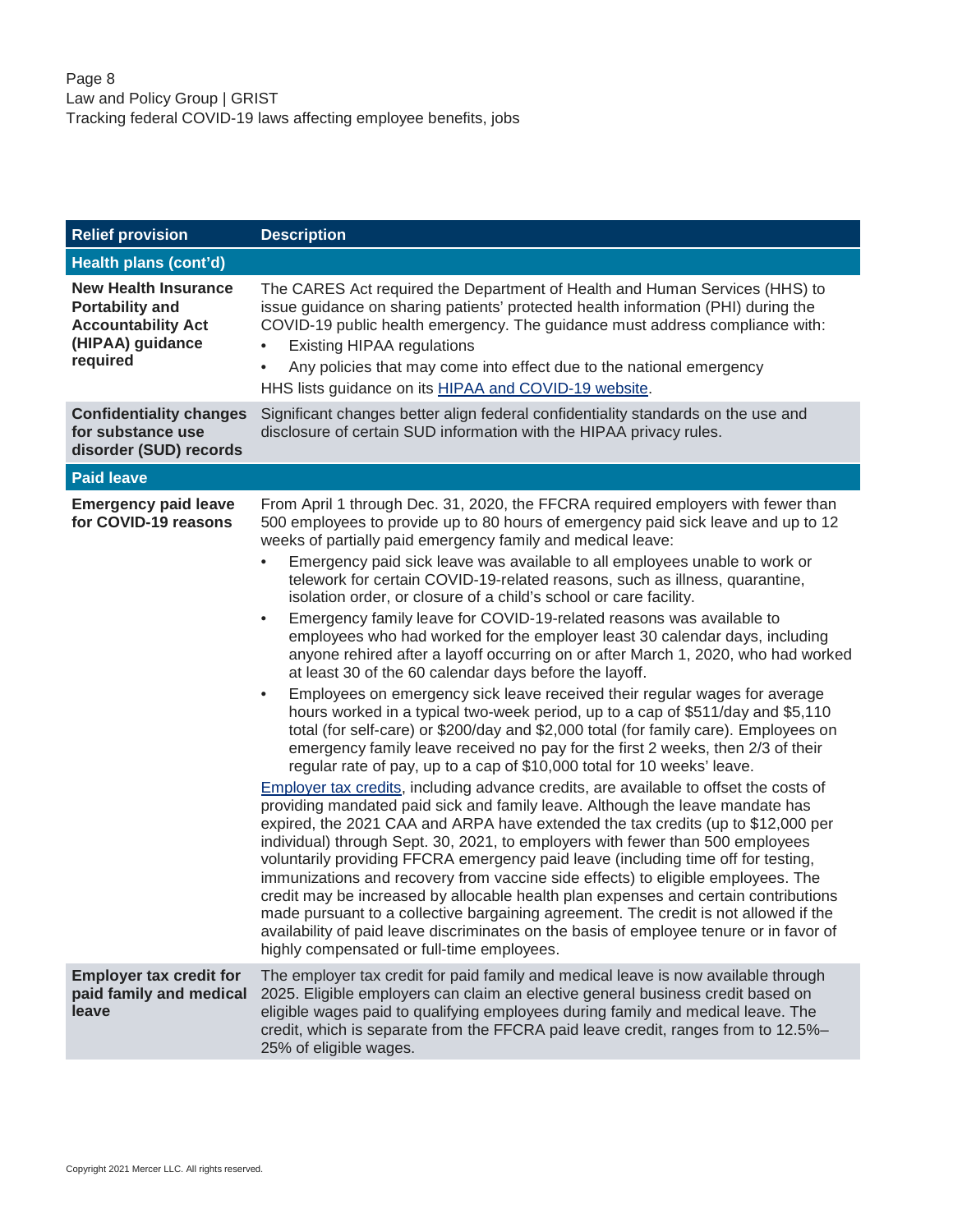<span id="page-8-0"></span>

| <b>Relief provision</b>                                                                                                                     | <b>Description</b>                                                                                                                                                                                                                                                                                                                                                                                                                                                                                                                                                                                                                                                                                                                                                                                                                                             |
|---------------------------------------------------------------------------------------------------------------------------------------------|----------------------------------------------------------------------------------------------------------------------------------------------------------------------------------------------------------------------------------------------------------------------------------------------------------------------------------------------------------------------------------------------------------------------------------------------------------------------------------------------------------------------------------------------------------------------------------------------------------------------------------------------------------------------------------------------------------------------------------------------------------------------------------------------------------------------------------------------------------------|
|                                                                                                                                             | Other health, welfare and retirement plan changes                                                                                                                                                                                                                                                                                                                                                                                                                                                                                                                                                                                                                                                                                                                                                                                                              |
| <b>Optional, temporary</b><br>relief for FSAs                                                                                               | Employers may (but are not required to) adopt any of several new options to let<br>employees access their unused FSA balances and change their FSA elections:                                                                                                                                                                                                                                                                                                                                                                                                                                                                                                                                                                                                                                                                                                  |
|                                                                                                                                             | Carryovers. Health and dependent care FSAs may permit uncapped carryovers<br>from 2020 into 2021 and 2021 into 2022.                                                                                                                                                                                                                                                                                                                                                                                                                                                                                                                                                                                                                                                                                                                                           |
|                                                                                                                                             | Grace periods. Health and dependent care FSAs may extend existing grace<br>$\bullet$<br>periods - from 2020 into 2021 and 2021 into 2022 - to 12 months instead of 2-<br>1/2 months.                                                                                                                                                                                                                                                                                                                                                                                                                                                                                                                                                                                                                                                                           |
|                                                                                                                                             | Limiting age for dependent care FSAs. The age of children whose expenses<br>$\bullet$<br>qualify for reimbursement temporarily increases (apparently through 2021) from<br>12 to 13 years old.                                                                                                                                                                                                                                                                                                                                                                                                                                                                                                                                                                                                                                                                 |
|                                                                                                                                             | Health FSA post-termination reimbursement. Additional flexibility allows<br>$\bullet$<br>reimbursing medical expenses incurred after health FSA participation ends (e.g.,<br>post-termination of employment), similar to how the dependent care FSA spend-<br>down provision currently works.                                                                                                                                                                                                                                                                                                                                                                                                                                                                                                                                                                  |
|                                                                                                                                             | Midyear election changes for FSAs. Employers may allow employees to<br>$\bullet$<br>prospectively change FSA elections during the 2021 plan year, without a change<br>in status or other IRS-recognized triggering event.                                                                                                                                                                                                                                                                                                                                                                                                                                                                                                                                                                                                                                      |
|                                                                                                                                             | Amendments. Plan amendments may be retroactive, as long as adopted by Dec.<br>$\bullet$<br>31, 2022, for 2021 changes and by Dec. 31, 2023, for 2022 changes.                                                                                                                                                                                                                                                                                                                                                                                                                                                                                                                                                                                                                                                                                                  |
| Temporary increase in<br>income exclusion for<br>dependent care<br>assistance programs<br>(DCAPs); enhanced<br>dependent care tax<br>credit | <b>DCAPs.</b> For the 2021 tax year, employers may (but are not required to) increase the<br>income exclusion for employer-provided DCAPs - for example, employee pretax<br>contributions to dependent care FSAs - from \$5,000 to \$10,500 (and from \$2,500 to<br>\$5,250 for a married individual filing a separate return). Employers that choose to<br>adopt this increase must amend their plans accordingly by the last day of the plan<br>year in which the amendment is effective (e.g., Dec. 31, 2021, for calendar-year<br>plans).                                                                                                                                                                                                                                                                                                                  |
|                                                                                                                                             | Child and dependent care tax credit. For the 2021 tax year, the credit is fully<br>refundable, and the maximum credit percentage increases to 50% (from 35%). The<br>credit percentage gradually phases down from 50% to 20% for individuals with<br>adjusted gross income (AGI) between \$125,000 and \$183,000, and completely<br>phases out for individuals with AGI exceeding \$438,000. The amount of dependent<br>care expenses eligible for the credit increases to \$8,000 (from \$3,000) for 1 qualifying<br>individual and \$16,000 (from \$6,000) for 2 or more qualifying individuals (so the<br>maximum credits are \$4,000 and \$8,000).<br>Because of the 2021 dependent care tax credit changes, many more individuals may<br>find that the credit will provide greater tax savings and benefits than contributing to a<br>dependent care FSA. |
| <b>ERISA deadlines</b>                                                                                                                      | DOL has ERISA authority to postpone for up to a year any employee benefit plan<br>deadline during the public health emergency. DOL Disaster Relief Notices 2020-01<br>and 2021-01 and a joint DOL and Treasury rule postpone a number of deadlines for<br>employee benefit plans.                                                                                                                                                                                                                                                                                                                                                                                                                                                                                                                                                                              |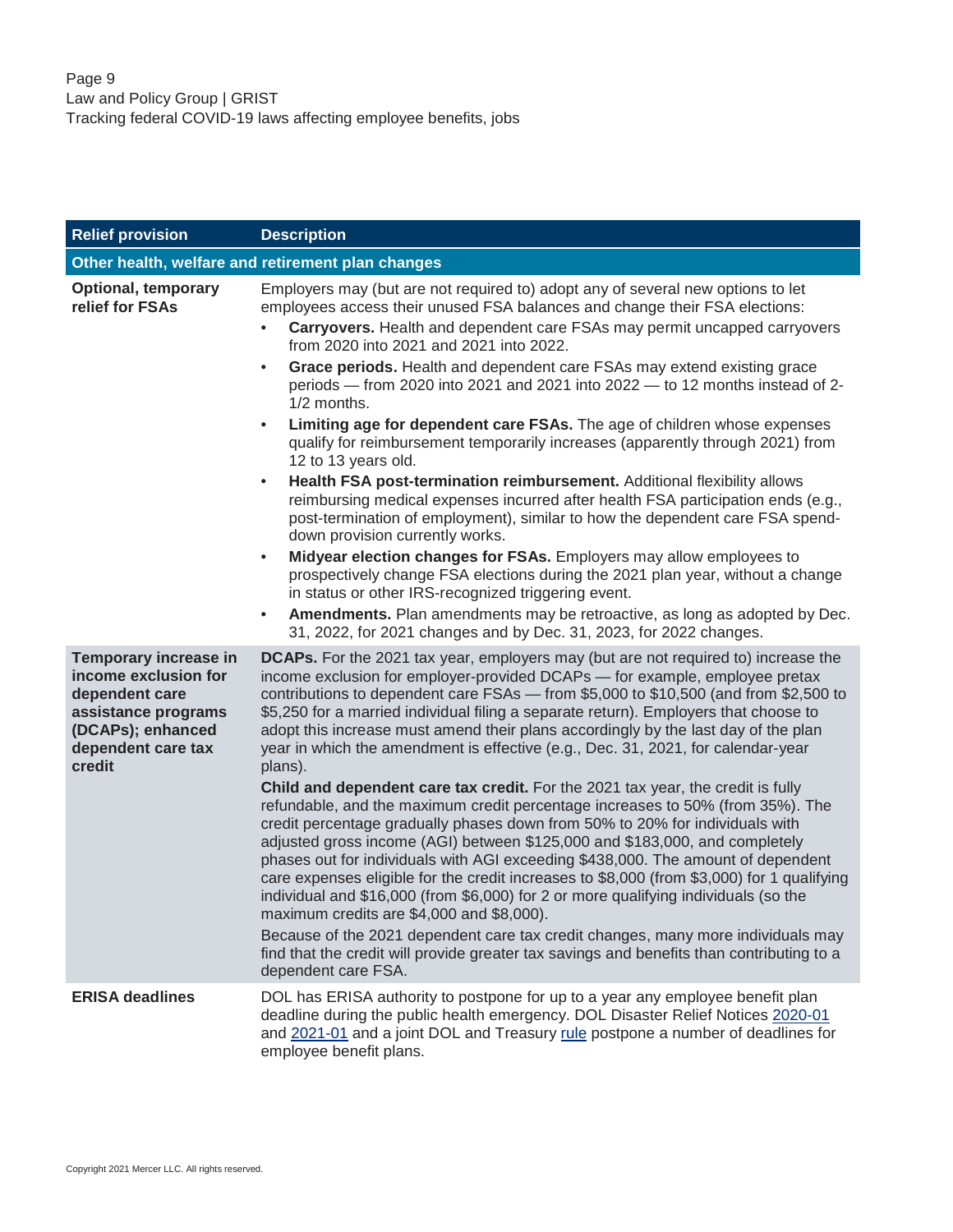<span id="page-9-0"></span>

| <b>Relief provision</b>               | <b>Description</b>                                                                                                                                                                                                                                                                                                                                                                                                                                                                                                                                                                                                                                                                                                                                                                                                                                                                                                                                                                                                                                                                                                                                                                                                                                                                                                                                                                                                                                                                                                                                                                                                                                                                                                                                   |
|---------------------------------------|------------------------------------------------------------------------------------------------------------------------------------------------------------------------------------------------------------------------------------------------------------------------------------------------------------------------------------------------------------------------------------------------------------------------------------------------------------------------------------------------------------------------------------------------------------------------------------------------------------------------------------------------------------------------------------------------------------------------------------------------------------------------------------------------------------------------------------------------------------------------------------------------------------------------------------------------------------------------------------------------------------------------------------------------------------------------------------------------------------------------------------------------------------------------------------------------------------------------------------------------------------------------------------------------------------------------------------------------------------------------------------------------------------------------------------------------------------------------------------------------------------------------------------------------------------------------------------------------------------------------------------------------------------------------------------------------------------------------------------------------------|
|                                       | Other tax credits, deductions and financial aid for employers and individuals                                                                                                                                                                                                                                                                                                                                                                                                                                                                                                                                                                                                                                                                                                                                                                                                                                                                                                                                                                                                                                                                                                                                                                                                                                                                                                                                                                                                                                                                                                                                                                                                                                                                        |
| <b>Employee retention</b><br>credit   | Until Jan. 1, 2022, employers can receive a fully refundable tax credit equal to 50%<br>(70% for quarters beginning after Dec. 31, 2020) of qualified wages — including<br>allocable qualified health plan expenses - paid to employees. Beginning after June<br>30, 2021, the credit will be structured as a refundable payroll tax credit against the<br>employer's share of Medicare taxes instead of Social Security taxes. The tax credit:<br>Is available to employers (including certain tax-exempt employers but not<br>government employers) that have to fully or partially shut down operations or<br>experience a revenue drop during a period of economic hardship<br>Applies to the first \$10,000 of wages (\$10,000 per quarter for quarters beginning<br>after Dec. 31, 2020) - including employer contributions for health coverage -<br>paid to each employee after March 12, 2020<br>The scope of the tax credit varies by employer size:<br>Employers with more than 100 full-time employees in 2019 (more than 500<br>for 2021), except for severely financially distressed employers. The credit<br>applies only to wages paid to employees who are not working during the period of<br>economic hardship (e.g., the employer pays wages and attributable health<br>contributions for employees who are not working).<br>Employers with 100 or fewer full-time employees in 2019 (500 or fewer for<br>$\bullet$<br>2021) and severely financially distressed employers. The credit applies to any<br>wages paid to any employee - including those who are working - during the<br>period of economic hardship.<br>Employers that did not exist in 2019. These employers should look back to<br>2020 for measurement purposes. |
| <b>Paycheck Protection</b><br>Program | A forgivable loan program is available to employers with 500 or fewer employees,<br>including sole proprietors, independent contractors and self-employed individuals<br>through May 31, 2021.<br>Employers in the hotel and restaurant industry may be eligible if they have 500 or<br>fewer employees in a particular location, and a special rule applies to franchises.<br>To have a portion of the loan forgiven, employers must use the funds to pay wages<br>(up to \$100,000 prorated over the covered period and tips per employee); the costs of<br>health, retirement or paid leave benefits; state or local taxes; mortgage interest, rent<br>and/or utility payments; and various other business-related costs and expenditures.<br>The amount of the loan that may be forgiven is reduced by the number of<br>employees who are laid off or have their wages reduced.<br>The program offers opportunities for employers to rehire or increase wages.<br>Forgiven loans are excludable from income and employers can take business<br>deductions for expenses paid with the forgiven loans.                                                                                                                                                                                                                                                                                                                                                                                                                                                                                                                                                                                                                                             |
| <b>Payroll tax deferral</b>           | Employers could defer paying and depositing their share of employment taxes owed<br>from March 27 through Dec. 31, 2020. Employers have 2 years to pay and deposit the<br>deferred taxes, with 50% due by Dec. 31, 2021, and the remaining 50% due by Dec.<br>31, 2022.                                                                                                                                                                                                                                                                                                                                                                                                                                                                                                                                                                                                                                                                                                                                                                                                                                                                                                                                                                                                                                                                                                                                                                                                                                                                                                                                                                                                                                                                              |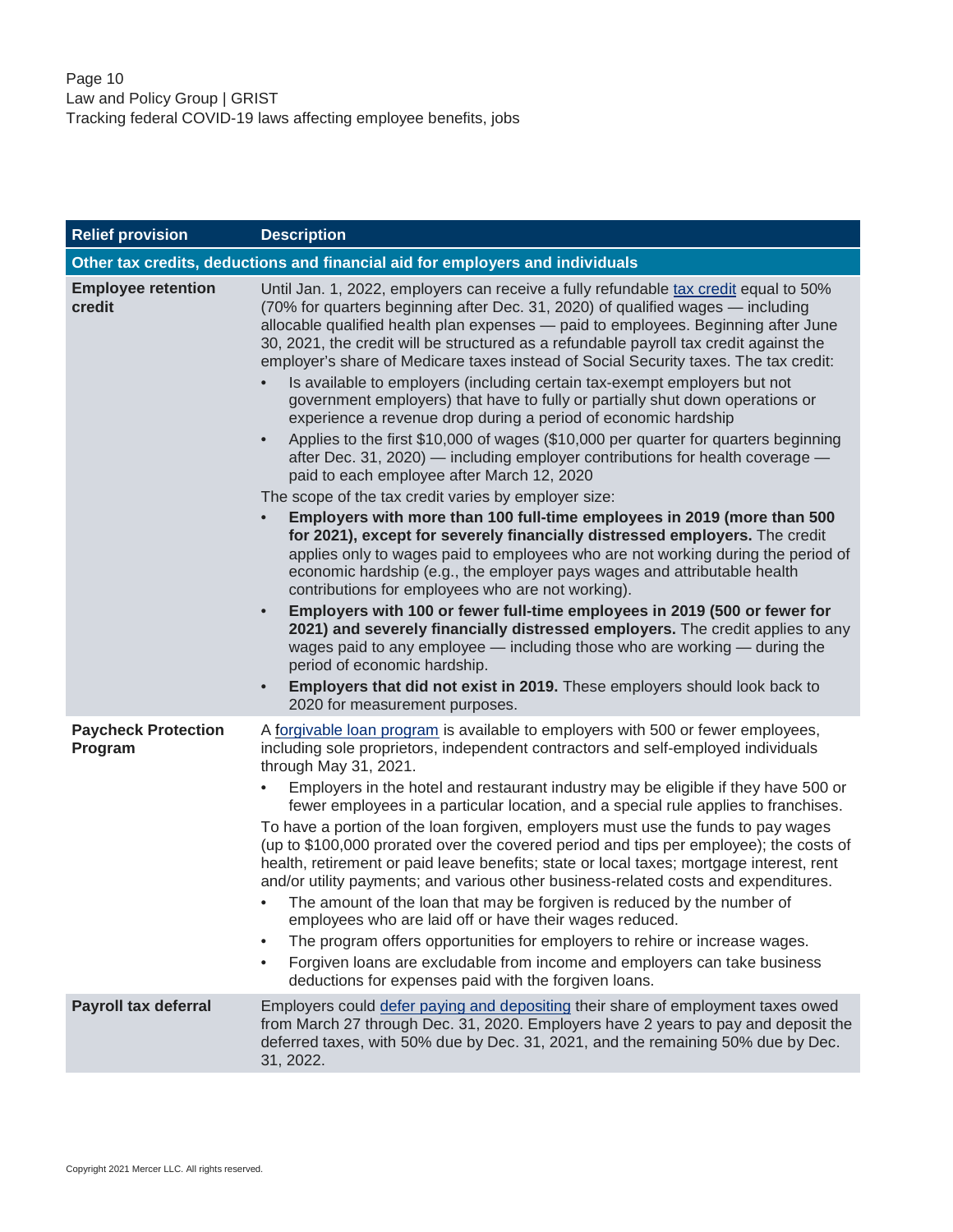| <b>Relief provision</b>                                                                | <b>Description</b>                                                                                                                                                                                                                                                                                                                                                                                                                                                                                                                             |
|----------------------------------------------------------------------------------------|------------------------------------------------------------------------------------------------------------------------------------------------------------------------------------------------------------------------------------------------------------------------------------------------------------------------------------------------------------------------------------------------------------------------------------------------------------------------------------------------------------------------------------------------|
| Other tax credits, deductions and financial aid for employers and individuals (cont'd) |                                                                                                                                                                                                                                                                                                                                                                                                                                                                                                                                                |
| <b>Employer contributions</b><br>toward student loans                                  | Employers can reimburse employees up to \$5,250 per year on a nontaxable basis for<br>repayments toward qualified student loans.<br>Initially available only in 2020, but extended through end of 2025                                                                                                                                                                                                                                                                                                                                         |
| <b>Enhanced</b><br>unemployment benefits<br>with broader eligibility                   | Federal funding has increased eligibility for and the amount of unemployment<br>insurance (UI) benefits, which are administered through each state's unemployment<br>compensation program. Enhanced federal UI benefits expire Sept. 6, 2021. A \$10,200<br>federal income tax exclusion for unemployment benefits received in 2020 is available<br>to households with incomes under \$150,000.                                                                                                                                                |
| <b>Temporary allowance</b><br>of full deduction for<br>business meals                  | Companies can deduct 100% of business expenses paid or incurred in 2021 and<br>2022 for restaurant-provided food and beverages, including any carryout or delivery<br>meals. The deduction previously was capped at 50% of such expenses.                                                                                                                                                                                                                                                                                                      |
| <b>Health coverage tax</b><br>credit (HCTC)                                            | Through 2021, certain individuals can receive a refundable HCTC equal to 72.5% of<br>premiums paid for qualified health insurance coverage for themselves and qualifying<br>family members.                                                                                                                                                                                                                                                                                                                                                    |
| Individual income tax<br>deduction for qualified<br>medical expenses                   | All taxpayers can claim an itemized deduction for the amount of unreimbursed<br>medical expenses that exceeds 7.5% of adjusted gross income (AGI). Between 2013<br>and 2017, the expense threshold was 10% of AGI for individuals younger than 65 and<br>7.5% for individuals 65 or older. The 2021 CAA makes permanent the lower threshold<br>of 7.5% for all taxpayers, originally restored for 2017 and 2018 and then extended for<br>2019 and 2020.                                                                                        |
| <b>Increased ACA</b><br>marketplace subsidies<br>for 2021 and 2022                     | ACA marketplace health coverage is fully subsidized for individuals earning up to<br>150% of the federal poverty level (FPL). In addition, subsidy eligibility has expanded<br>to individuals earning more than 400% of the FPL, with their premium costs capped at<br>8.5% of household income. These expansions will last for coverage years beginning<br>in 2021 or 2022. For 2021, coverage is fully subsidized for anyone receiving<br>unemployment insurance. The ACA's employer shared-responsibility requirements<br>have not changed. |

## <span id="page-10-0"></span>**Related resources**

#### **Federal government resources**

**For US employers in general**

- [COVID-19 and the American workplace](https://www.dol.gov/agencies/whd/pandemic) (DOL, regularly updated)
- [CareerOneStop:](https://www.careeronestop.org/LocalHelp/UnemploymentBenefits/find-unemployment-benefits.aspx?newsearch=true) State-by-state unemployment insurance information (DOL, regularly updated)
- [Coronavirus tax relief](https://www.irs.gov/coronavirus) (IRS, regularly updated)
- [Filing and payment deadline Q&As](https://www.irs.gov/newsroom/filing-and-payment-deadlines-questions-and-answers) (IRS, regularly updated)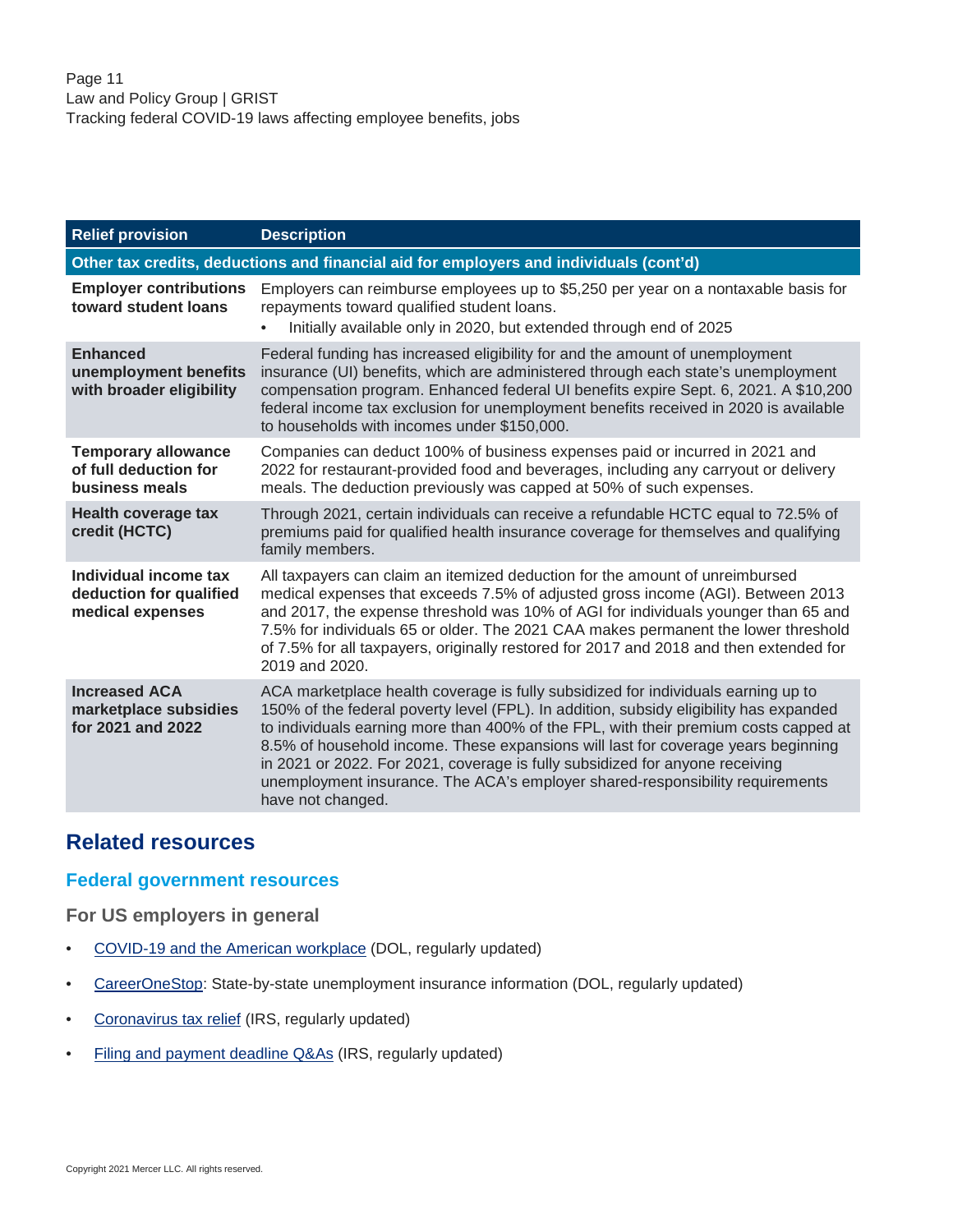- [Paycheck Protection Program](https://www.sba.gov/funding-programs/loans/coronavirus-relief-options/paycheck-protection-program) (Small Business Administration, regularly updated)
- [Paycheck Protection Program](https://home.treasury.gov/policy-issues/cares/assistance-for-small-businesses) (Treasury Department, regularly updated)
- [HR 1799,](https://www.congress.gov/117/bills/hr1799/BILLS-117hr1799enr.pdf) the PPP Extension Act of 2021 (Congress, March 26, 2021)
- [Pub. L. No. 117-2,](https://www.congress.gov/117/plaws/publ2/PLAW-117publ2.pdf) the American Rescue Plan Act of 2021 (Congress, March 11, 2021)
- [Notice 2021-20](https://www.irs.gov/pub/irs-drop/n-21-20.pdf), Guidance on the employee retention credit under section 2301 of the CARES Act (IRS, March 1, 2021)
- [Form 7200](https://www.irs.gov/pub/irs-pdf/f7200.pdf) and [instructions,](https://www.irs.gov/pub/irs-pdf/i7200.pdf) Advanced payment of employer credits due to COVID-19 (IRS, Feb. 3, 2021)
- [Protecting workers](https://www.osha.gov/coronavirus/safework), Guidance on mitigating and preventing the spread of COVID-19 in the workplace (DOL, Jan. 29, 2021)
- [Notice 2021-11](https://www.irs.gov/pub/irs-drop/n-21-11.pdf), Additional relief with respect to employment tax deadlines applicable to employers affected by the ongoing coronavirus (COVID-19) disease 2019 pandemic (IRS, Jan. 19, 2021)
- [Pub. L. No. 116-260,](https://www.congress.gov/116/plaws/publ260/PLAW-116publ260.pdf) the Consolidated Appropriations Act, 2021 (Congress, Dec. 27, 2020)
- [What you should know about COVID-19 and the ADA, the Rehabilitation Act, and other EEO laws](https://www.eeoc.gov/wysk/what-you-should-know-about-covid-19-and-ada-rehabilitation-act-and-other-eeo-laws) (EEOC, Dec. 16, 2020)
- [FAQs on deferral of employment tax deposits and payments through Dec. 31, 2020](https://www.irs.gov/newsroom/deferral-of-employment-tax-deposits-and-payments-through-december-31-2020) (IRS, Nov. 27, 2020)
- [Pub. L. No. 116-142,](https://www.congress.gov/116/plaws/publ142/PLAW-116publ142.pdf) the Paycheck Protection Program Flexibility Act (Congress, June 5, 2020)
- [Notice 2020-35](https://www.irs.gov/pub/irs-drop/n-20-35.pdf), Additional deadline relief for employment taxes, employee benefits and exempt organizations affected by COVID-19 pandemic (IRS, May 28, 2020)
- [Pub. L. No. 116-139,](https://www.govinfo.gov/content/pkg/PLAW-116publ139/pdf/PLAW-116publ139.pdf) the Paycheck Protection Program and Health Care Enhancement Act (April 24, 2020)
- [Unemployment Insurance Program Letter No. 17-20](https://wdr.doleta.gov/directives/attach/UIPL/UIPL_17-20_acc.pdf) (DOL, April 10, 2020)
- [Notice 2020-23](https://www.irs.gov/pub/irs-drop/n-20-23.pdf), Update to Notice 2020-18: Additional relief for taxpayers affected by ongoing COVID-19 pandemic (IRS, April 9, 2020)
- [Unemployment Insurance Program Letter No. 16-20](https://wdr.doleta.gov/directives/attach/UIPL/UIPL_16-20_acc.pdf) (DOL, April 5, 2020)
- [Unemployment Insurance Program Letter No. 15-20](https://wdr.doleta.gov/directives/attach/UIPL/UIPL_15-20_acc.pdf) (DOL, April 4, 2020)
- [Unemployment Insurance Program Letter No. 14-20](https://wdr.doleta.gov/directives/attach/UIPL/UIPL_14-20_acc.pdf) (DOL, April 2, 2020)
- [Notice 2020-22](https://lnks.gd/l/eyJhbGciOiJIUzI1NiJ9.eyJidWxsZXRpbl9saW5rX2lkIjoxMTcsInVyaSI6ImJwMjpjbGljayIsImJ1bGxldGluX2lkIjoiMjAyMDAzMzEuMTk1NjQ5NjEiLCJ1cmwiOiJodHRwczovL3d3dy5pcnMuZ292L3B1Yi9pcnMtZHJvcC9uLTIwLTIyLnBkZiJ9.QM6fdJlWfa7O7qc745sH_5BhpPTRsDOIS5Jp3axZB00/br/76860195306-l), Relief from penalty for failure to deposit employment taxes (IRS, March 31, 2020)
- [Pub. L. No. 116-136,](https://www.govinfo.gov/content/pkg/PLAW-116publ136/pdf/PLAW-116publ136.pdf) the CARES Act (Congress, March 27, 2020)
- [Unemployment Insurance Program Letter No. 13-20](https://wdr.doleta.gov/directives/attach/UIPL/UIPL%2013-20_acc.pdf) (DOL, March 22, 2020)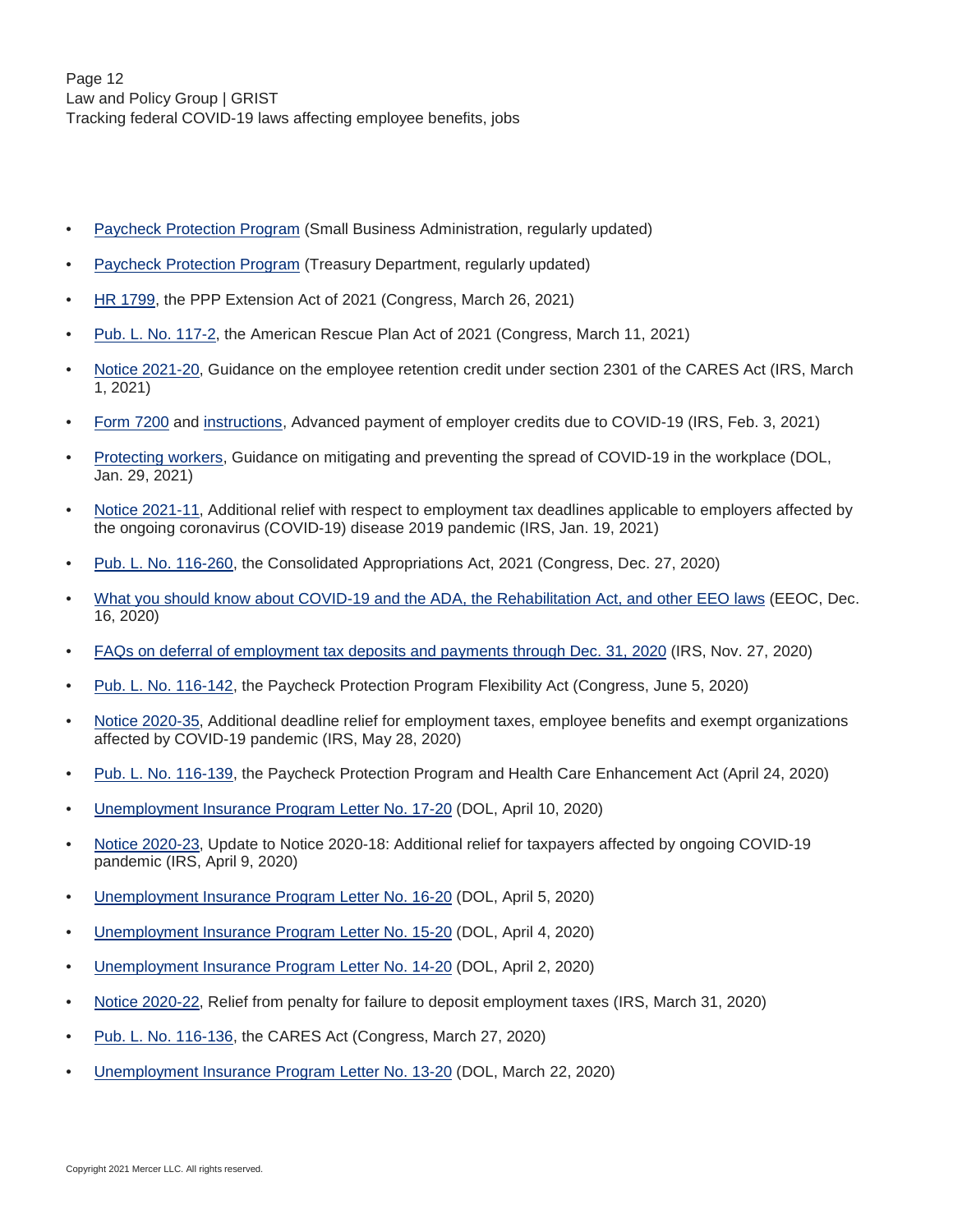- [Pandemic preparedness in the workplace and the Americans with Disabilities Act](https://www.eeoc.gov/facts/pandemic_flu.html) (EEOC, March 21, 2020)
- [Notice 2020-18](https://www.irs.gov/pub/irs-drop/n-20-18.pdf), Relief for taxpayers affected by ongoing COVID-2019 pandemic (IRS, March 20, 2020)
- [Pub. L. No. 116-127,](https://www.govinfo.gov/content/pkg/PLAW-116publ127/pdf/PLAW-116publ127.pdf) the FFCRA (Congress, March 18, 2020)
- [Proclamation on declaring a national emergency concerning the novel coronavirus disease \(COVID-19\)](https://trumpwhitehouse.archives.gov/presidential-actions/proclamation-declaring-national-emergency-concerning-novel-coronavirus-disease-covid-19-outbreak/) [outbreak](https://trumpwhitehouse.archives.gov/presidential-actions/proclamation-declaring-national-emergency-concerning-novel-coronavirus-disease-covid-19-outbreak/) (White House, March 13, 2020)
- [Unemployment Insurance Program Letter No. 10-20](https://wdr.doleta.gov/directives/attach/UIPL/UIPL_10-20.pdf) (DOL, March 12, 2020)

#### **For US benefit plans in general**

- [Disaster relief notice 2021-01,](https://www.dol.gov/agencies/ebsa/employers-and-advisers/plan-administration-and-compliance/disaster-relief/ebsa-disaster-relief-notice-2021-01) Guidance on continuation of relief for employee benefit plans and plan participants and beneficiaries due to the COVID-19 outbreak (DOL, Feb. 26, 2021)
- [Rule](https://www.federalregister.gov/documents/2020/05/04/2020-09399/extension-of-certain-timeframes-for-employee-benefit-plans-participants-and-beneficiaries-affected), Extension of certain timeframes for employee benefit plans, participants and beneficiaries affected by the COVID-19 outbreak (Federal Register, May 4, 2020)
- [Joint DOL and IRS notice](https://www.federalregister.gov/documents/2020/05/04/2020-09399/extension-of-certain-timeframes-for-employee-benefit-plans-participants-and-beneficiaries-affected), Extension of certain time frames for employee benefit plans, participants and beneficiaries affected by the COVID-19 outbreak (Federal Register, April 29, 2020)
- [Disaster relief notice 2020-01](https://www.dol.gov/agencies/ebsa/employers-and-advisers/plan-administration-and-compliance/disaster-relief/ebsa-disaster-relief-notice-2020-01) (DOL, April 28, 2020)
- [COVID-19 FAQs for participants and beneficiaries](https://www.dol.gov/sites/dolgov/files/EBSA/about-ebsa/our-activities/resource-center/faqs/covid-19.pdf) (DOL, April 28, 2020)

#### **For US health plans and leave programs**

- [HIPAA, civil rights and COVID-19](https://www.hhs.gov/hipaa/for-professionals/special-topics/hipaa-covid19/index.html) (HHS, regularly updated)
- [HIPAA and emergency preparedness, planning and response](https://www.hhs.gov/hipaa/for-professionals/special-topics/emergency-preparedness/index.html) (HHS, regularly updated)
- [COVID-19-related tax credits for required paid leave provided by small and midsize businesses FAQs](https://www.irs.gov/newsroom/covid-19-related-tax-credits-for-required-paid-leave-provided-by-small-and-midsize-businesses-faqs) (IRS, regularly updated)
- [COVID-19 vaccine toolkit for health and drug plans](https://www.cms.gov/files/document/COVID-19-toolkit-issuers-MA-plans.pdf) (CMS, March 18, 2021)
- [COVID-19 vaccine provider toolkit](https://www.cms.gov/covidvax-provider) (CMS, March 16, 2021)
- [How CDC is making COVID-19 vaccine recommendations](https://www.cdc.gov/coronavirus/2019-ncov/vaccines/recommendations-process.html) (CDC, March 3, 2021)
- [FFCRA, CARES Act FAQs, Part 44](https://www.dol.gov/sites/dolgov/files/ebsa/about-ebsa/our-activities/resource-center/faqs/aca-part-44.pdf) (DOL/HHS/Treasury, Feb. 26, 2021)
- [Notice 2021-15](https://www.irs.gov/pub/irs-drop/n-21-15.pdf), Additional relief for coronavirus disease (COVID-19) under § 125 cafeteria plans (IRS, Feb. 18, 2021)
- [Notification of enforcement discretion for telehealth remote communications during the COVID-19 nationwide](https://www.hhs.gov/hipaa/for-professionals/special-topics/emergency-preparedness/notification-enforcement-discretion-telehealth/index.html) [public health emergency](https://www.hhs.gov/hipaa/for-professionals/special-topics/emergency-preparedness/notification-enforcement-discretion-telehealth/index.html) (HHS, Jan. 20, 2021)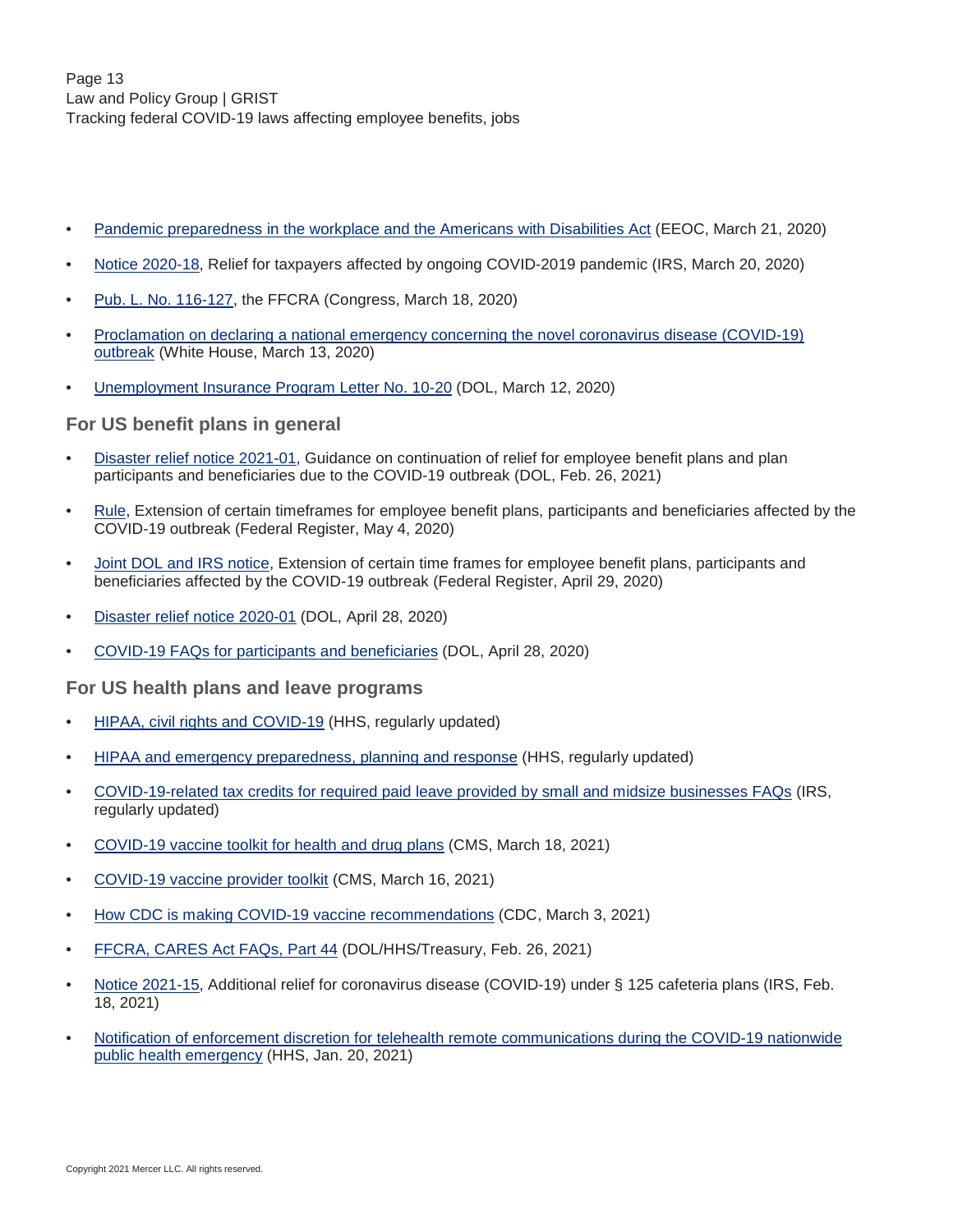- [Renewal of determination that a public health emergency exists](https://www.phe.gov/emergency/news/healthactions/phe/Pages/opioids-7Jan2021.aspx) (HHS, Jan. 7, 2021)
- [FAQs on telehealth and HIPAA during the COVID-19 nationwide public health emergency](https://www.hhs.gov/sites/default/files/telehealth-faqs-508.pdf) (HHS, Jan. 7. 2021)
- [FFCRA Q&As](https://www.dol.gov/agencies/whd/pandemic/ffcra-questions) (DOL, Dec. 31, 2020)
- [HIPAA, health information exchanges, and disclosures of protected health information for public health](https://www.hhs.gov/sites/default/files/hie-faqs.pdf) [purposes](https://www.hhs.gov/sites/default/files/hie-faqs.pdf) (HHS, Dec. 18, 2020)
- [Interim final rule:](https://www.federalregister.gov/documents/2020/11/06/2020-24332/additional-policy-and-regulatory-revisions-in-response-to-the-covid-19-public-health-emergency) Rapid coverage of COVID-19 preventive services and price transparency for COVID-19 diagnostic tests (Federal Register, Nov. 6, 2020)
- [Notice 2020-76](https://www.irs.gov/pub/irs-drop/n-20-76.pdf), Extension of ACA individual statement 2021 due date, good-faith relief (IRS, Oct. 2, 2020)
- [Temporary rule](https://www.govinfo.gov/content/pkg/FR-2020-09-16/pdf/2020-20351.pdf), Paid leave under the FFCRA (Federal Register, Sept. 16, 2020)
- *[New York v. US Dep't of Labor](https://www.nysd.uscourts.gov/sites/default/files/2020-08/State%20of%20New%20York%20v.%20United%20States%20Department%20of%20Labor%20et%20al%2C%2020-cv-3020%20%28JPO%29.pdf)*, No. 20-cv-3020 (S.D.N.Y. Aug. 3, 2020)
- [Notice 2020-54](https://www.irs.gov/pub/irs-drop/n-20-54.pdf), Guidance on reporting qualified sick leave wages and qualified family leave wages paid pursuant to the Families First Coronavirus Response Act (IRS, July 8, 2020)
- [FFCRA, CARES Act FAQs, Part 43](https://www.dol.gov/sites/dolgov/files/ebsa/about-ebsa/our-activities/resource-center/faqs/aca-part-43.pdf) (DOL/HHS/Treasury, June 23, 2020)
- [Letter to sponsors of nonfederal government plans on COVID-19 test coverage](https://www.cms.gov/files/document/COVID-19-Letter-to-Non-Federal-Governmental-Plans.pdf) (CMS, June 5, 2020)
- [FFCRA, CARES Act FAQs, Part 42](https://www.dol.gov/sites/dolgov/files/ebsa/about-ebsa/our-activities/resource-center/faqs/aca-part-42.pdf) (DOL/HHS/Treasury, April 11, 2020)
- [Press release on expanded coverage for essential COVID-19 diagnostic services](https://www.cms.gov/newsroom/press-releases/trump-administration-announces-expanded-coverage-essential-diagnostic-services-amid-covid-19-public) (HHS, April 11, 2020)
- [Corrections to temporary final rule,](https://www.federalregister.gov/documents/2020/04/10/2020-07711/paid-leave-under-the-families-first-coronavirus-response-act) Paid leave under the FFCRA (Federal Register, April 10, 2020)
- [COVID-19 and HIPAA,](https://www.hhs.gov/sites/default/files/covid-19-hipaa-and-first-responders-508.pdf) Disclosures to law enforcement, paramedics, other first responders and public health authorities (HHS, April 7, 2020)
- [Notice of enforcement discretion under HIPAA,](https://www.federalregister.gov/documents/2020/04/07/2020-07268/enforcement-discretion-under-hipaa-to-allow-uses-and-disclosures-of-protected-health-information-by) Use and disclosure of PHI by business associates for public health oversight (Federal Register, April 7, 2020)
- [Temporary final rule](https://www.federalregister.gov/documents/2020/04/06/2020-07237/paid-leave-under-the-families-first-coronavirus-response-act/#sectno-reference-826.60), Paid leave under the FFCRA (DOL, April 6, 2020)
- [Bulletin,](https://www.hhs.gov/sites/default/files/ocr-bulletin-3-28-20.pdf) Civil rights, HIPAA and COVID-19 (HHS, March 28, 2020)
- [Employee FFCRA rights poster in English](https://www.dol.gov/sites/dolgov/files/WHD/posters/FFCRA_Poster_WH1422_Non-Federal.pdf) and [Spanish](https://www.dol.gov/sites/dolgov/files/WHD/Pandemic/1422-spanish.pdf) (DOL, March 25 and 28, 2020)
- [FFCRA notice FAQs](https://www.dol.gov/agencies/whd/pandemic/ffcra-poster-questions) (DOL, March 28, 2020)
- [Notice 2020-21](https://www.irs.gov/pub/irs-drop/n-20-21.pdf), Effective date for employment tax credits under the FFCRA (IRS, March 27, 2020)
- [FAB 2020-1,](https://www.dol.gov/agencies/whd/field-assistance-bulletins/2020-1) Temporary nonenforcement period for the FFCRA (DOL, March 24, 2020)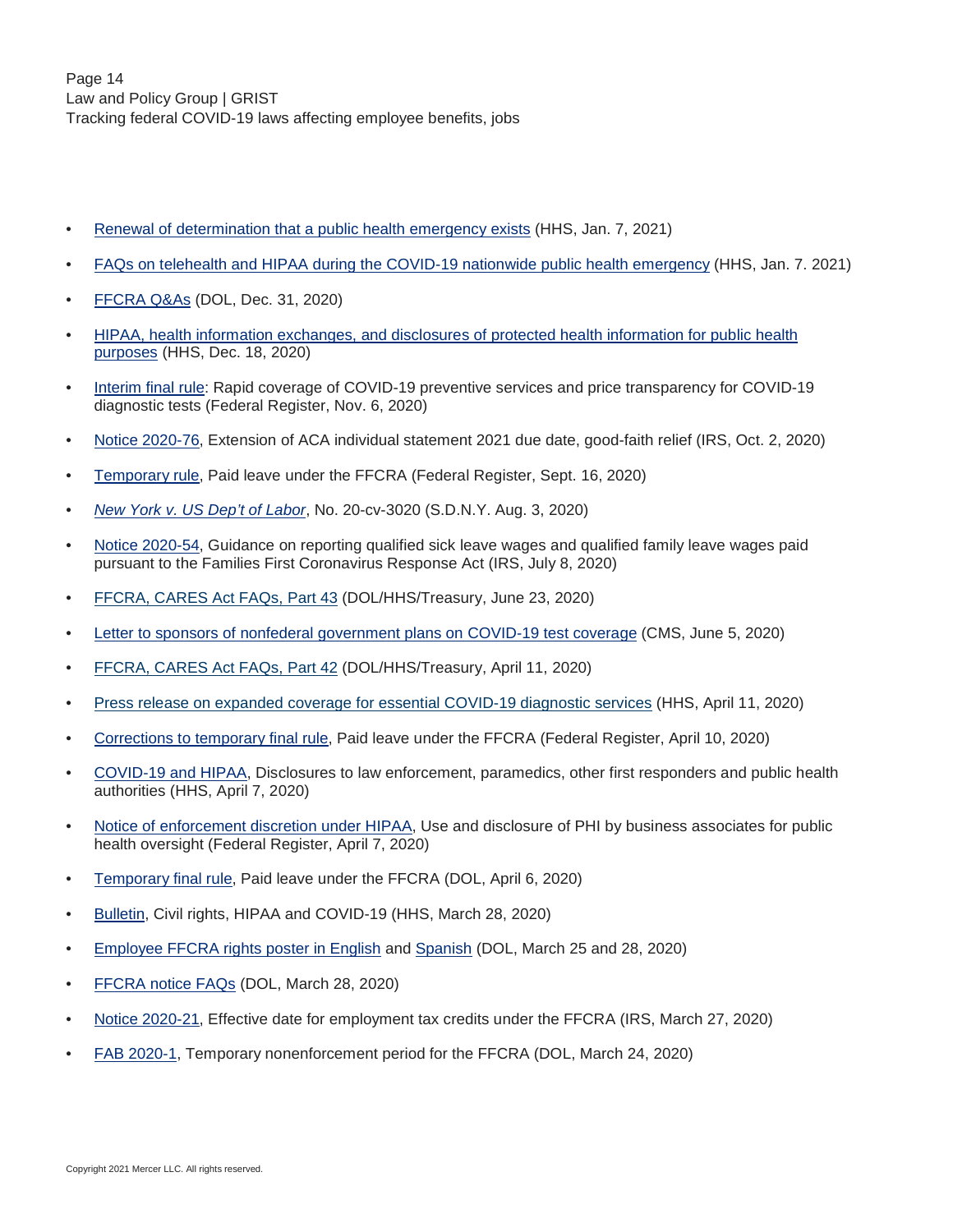- [News release](https://www.irs.gov/newsroom/treasury-irs-and-labor-announce-plan-to-implement-coronavirus-related-paid-leave-for-workers-and-tax-credits-for-small-and-midsize-businesses-to-swiftly-recover-the-cost-of-providing-coronavirus) on FFCRA's paid leave provisions (IRS and DOL, March 20, 2020)
- [COVID-19 and HIPAA bulletin](https://www.hhs.gov/sites/default/files/hipaa-and-covid-19-limited-hipaa-waiver-bulletin-508.pdf), Limited waiver of HIPAA sanctions and penalties (HHS, March 16, 2020)
- [Waiver or modification of requirements under Section 1135 of the Social Security Act](https://www.phe.gov/emergency/news/healthactions/section1135/Pages/covid19-13March20.aspx) (HHS, March 13, 2020)
- [Notice 2020-15](https://www.irs.gov/pub/irs-drop/n-20-15.pdf), High-deductible health plans and expenses related to COVID-19 (IRS, March 11, 2020)
- [Bulletin,](https://list.nih.gov/cgi-bin/wa.exe?A3=ind2002&L=OCR-PRIVACY-LIST&E=quoted-printable&P=26304&B=--_000_MN2PR09MB5273A50684C625B2F8659797E5000MN2PR09MB5273namp_&T=text%2Fhtml;%20charset=iso-8859-1&XSS=3&header=1) HIPAA privacy and novel coronavirus (HHS, Feb. 3, 2020)

#### **For US retirement plans**

- [Reportable events & large unpaid contributions](https://www.pbgc.gov/prac/reporting-and-disclosure/reportable-events) (PBGC, regularly updated)
- [Retirement plan FAQs regarding partial plan termination](https://www.irs.gov/retirement-plans/retirement-plan-faqs-regarding-partial-plan-termination) (IRS, regularly updated)
- [Coronavirus-related relief for retirement plans and IRAs Q&As](https://www.irs.gov/newsroom/coronavirus-related-relief-for-retirement-plans-and-iras-questions-and-answers) (IRS, regularly updated)
- [Deadlines extended for 403\(b\) plans and preapproved defined benefit plans](https://www.irs.gov/retirement-plans/deadlines-extended-for-403b-plans-and-pre-approved-defined-benefit-plans) (IRS, regularly updated)
- [List of preapproved 403\(b\) plans](https://www.irs.gov/retirement-plans/list-of-pre-approved-403b-plans) (IRS, regularly updated)
- [Field Assistance Bulletin 2021-01](https://www.dol.gov/agencies/ebsa/employers-and-advisers/guidance/field-assistance-bulletins/2021-01), Temporary enforcement policy regarding the participation of terminating defined contribution plans in the PBGC missing participants program (DOL, Jan. 12, 2021)
- [Notice 2020-82](https://www.irs.gov/pub/irs-drop/n-20-82.pdf), Implementation of the CARES Act extended Jan. 1, 2021, due date for DB plan contributions (IRS, Nov. 16, 2020)
- [Technical Update 20-2](https://www.pbgc.gov/prac/other-guidance/extended-due-date-inclusion-prior-year-contributions), Extended due date for inclusion of prior-year contributions (PBGC, Nov. 16, 2020)
- [COVID-19-related single-employer plan sponsors and administrators Q&As](https://www.pbgc.gov/prac/single-employer-plan-sponsors-and-administrators-questions-and-answers) (PBGC, Nov. 16, 2020)
- [Press release,](https://www.pbgc.gov/news/press/releases/pr20-04) PBGC to expand COVID-19 relief, support economic recovery (PBGC, Sept. 21, 2020)
- *[Employee Plans News](https://www.irs.gov/retirement-plans/employee-plans-news#collapseCollapsible1614362511002)*, Extension of deadline for hybrid plans to request determination letters (IRS, Aug. 24, 2020)
- [Notice 2020-61](https://www.irs.gov/pub/irs-drop/n-20-61.pdf), Special funding and benefit limitation rules for single-employer DB pension plans under the CARES Act (IRS, Aug. 6, 2020)
- [COVID-19-related single-employer pension plan sponsors and administrators Q&As](https://www.pbgc.gov/prac/single-employer-plan-sponsors-and-administrators-questions-and-answers) (PBGC, July 20, 2020)
- [Notice 2020-52](https://www.irs.gov/pub/irs-drop/n-20-52.pdf), COVID-19 relief and other guidance on midyear reductions or suspensions of contributions to safe harbor  $\S$  401(k) and  $\S$  401(m) plans (IRS, June 29, 2020)
- [Notice 2020-51](https://www.irs.gov/pub/irs-drop/n-20-51.pdf), Guidance on waiver of 2020 required minimum distributions (IRS, June 25, 2020)
- [Notice 2020-50](https://www.irs.gov/pub/irs-drop/n-20-50.pdf), Guidance for coronavirus-related distributions and loans from retirement plans under the CARES Act (IRS, June 19, 2020)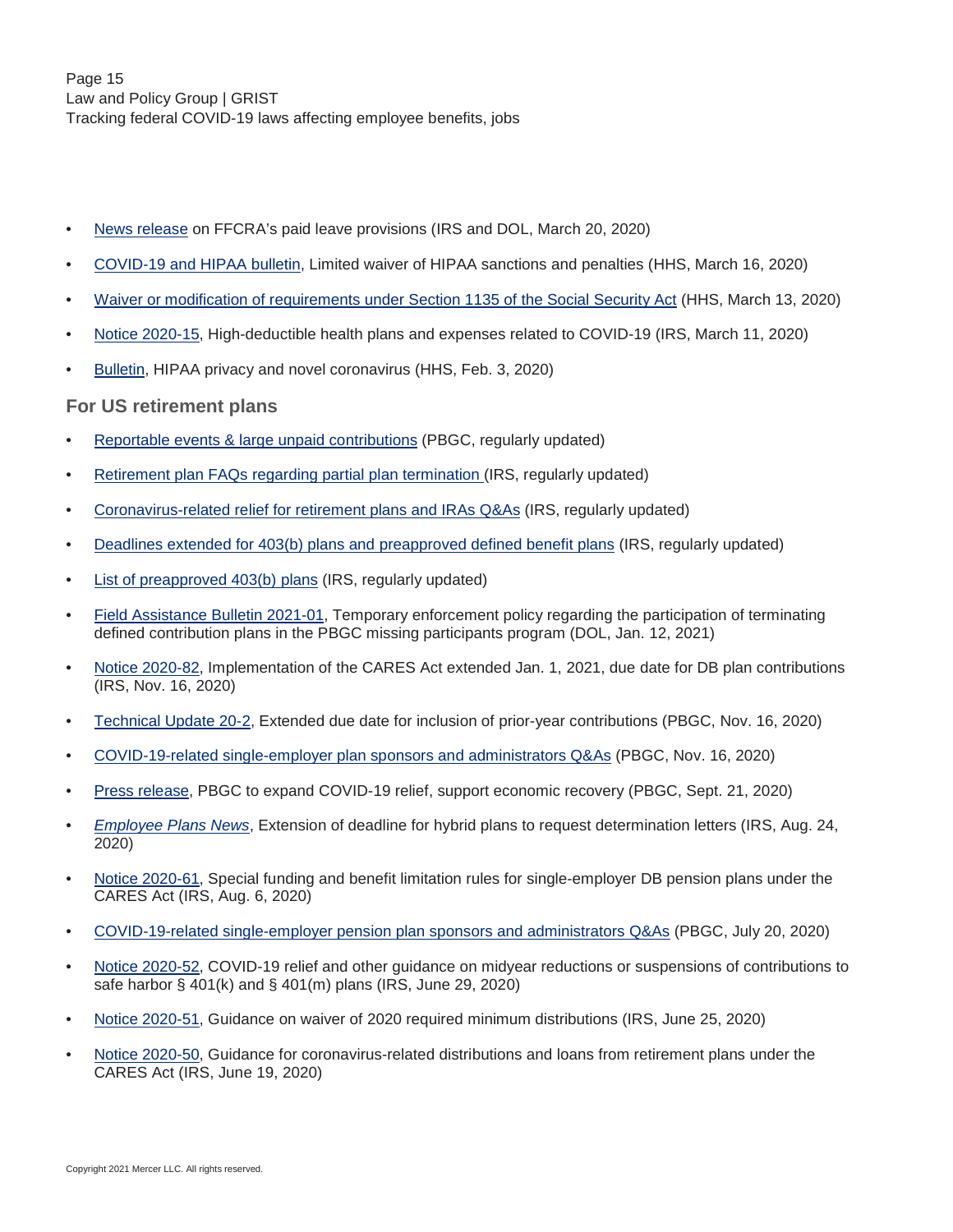- [Notice 2020-42](https://www.irs.gov/pub/irs-drop/n-20-42.pdf), Temporary relief from the physical presence requirement for spousal consents under qualified retirement plans (IRS, June 3, 2020)
- [Press release,](https://www.pbgc.gov/news/press/releases/pr20-02) PBGC provides relief to mitigate effects of COVID-19 pandemic (PBGC, April 10, 2020)

#### **Mercer Law & Policy resources**

**For employers in general**

- [Roundup: Employer resources on remote working rights/trends](https://www.mercer.com/our-thinking/law-and-policy-group/roundup-employer-resources-on-remote-working-rights-trends.html) (regularly updated)
- [Roundup: COVID-19 resources for employers](https://www.mercer.com/content/dam/mercer/attachments/global/law-and-policy/gl-2020-roundup-novel-coronavirus-resources-for-employers-updated.pdf) (regularly updated)
- [Paycheck Protection Program changes become law](https://www.mercer.com/our-thinking/law-and-policy-group/paycheck-protection-program-changes-become-law.html) (June 5, 2020)
- [CARES Act expands unemployment benefits, aims to stem job losses](https://www.mercer.com/our-thinking/law-and-policy-group/cares-act-expands-unemployment-benefits.html) (April 15, 2020)
- [IRS extends income tax filing and HSA contribution deadlines](https://www.mercer.com/our-thinking/law-and-policy-group/irs-extends-income-tax-filing-hsa-contribution-deadlines.html) (March 25, 2020)

#### **For US benefit plans**

- [Spending deal lets DB plan sponsors quit 420 transfers](https://www.mercer.com/our-thinking/law-and-policy-group/spending-deal-lets-db-plan-sponsors-quit-420-transfers.html) (Jan. 12, 2021)
- [IRS, PBGC issue employee benefit plan relief for COVID-19 pandemic](https://www.mercer.com/our-thinking/law-and-policy-group/irs-pbgc-issue-employee-benefit-plan-relief-for-covid-19-pandemic.html) (April 16, 2020)

#### **For US health benefit plans and leave programs**

- [States, cities tackle COVID-19 paid leave](https://www.mercer.com/content/dam/mercer/attachments/global/law-and-policy/gl-2020-states-cites-tackle-covid-19-paid-leave.pdf) (regularly updated)
- [COBRA subsidies in COVID-19 rescue plan require employer action](https://www.mercer.com/our-thinking/law-and-policy-group/cobra-subsidies-in-covid-19-rescue-plan-require-employer-action.html) (March 29, 2021)
- [COBRA help, dependent care items in COVID-19 bill near enactment](https://www.mercer.com/our-thinking/law-and-policy-group/cobra-help-dependent-care-items-in-covid-19-bill-pass.html) (March 10, 2021)
- [Agencies issue new FAQs on COVID-19 testing, vaccines](https://www.mercer.com/our-thinking/law-and-policy-group/agencies-issue-new-faqs-on-covid-19-testing-vaccines.html) (March 9, 2021)
- [Deadline relief continues for health plans and participants](http://www.mercer.com/our-thinking/law-and-policy-group/deadline-relief-continues-for-health-plans-and-participants.html) (March, 4, 2021)
- [Congress extends tax credit for paid family and medical leave](https://www.mercer.com/our-thinking/law-and-policy-group/congress-extends-tax-credit-for-paid-family-and-medical-leave.html) (Feb. 12, 2021)
- [2021 state paid family and medical leave contributions and benefits](https://www.mercer.com/our-thinking/law-and-policy-group/2021-state-paid-family-medical-leave-contributions-and-benefits.html) (Jan. 20, 2021)
- [DOL and IRS issue COVID-19 guidance on emergency paid leave](https://www.mercer.com/our-thinking/law-and-policy-group/dol-and-irs-issue-guidance-on-covid-19-emergency-paid-leave.html) (Jan. 15, 2021)
- [COVID-19 vaccine considerations for group health plans](https://www.mercer.com/our-thinking/law-and-policy-group/covid-19-vaccine-considerations-for-group-health-plans.html) (Dec. 21, 2020)
- [ACA individual statement due date, good-faith relief extended for 2021](https://www.mercer.com/our-thinking/law-and-policy-group/aca-individual-statement-due-date-good-faith-relief-extended.html) (Oct. 13, 2020)
- [Plan coverage of COVID-19 testing: Issues remain after June guidance](https://www.mercer.com/our-thinking/law-and-policy-group/plan-coverage-of-covid-19-tests-issues-remain-after-june-guidance.html) (Sept. 15, 2020)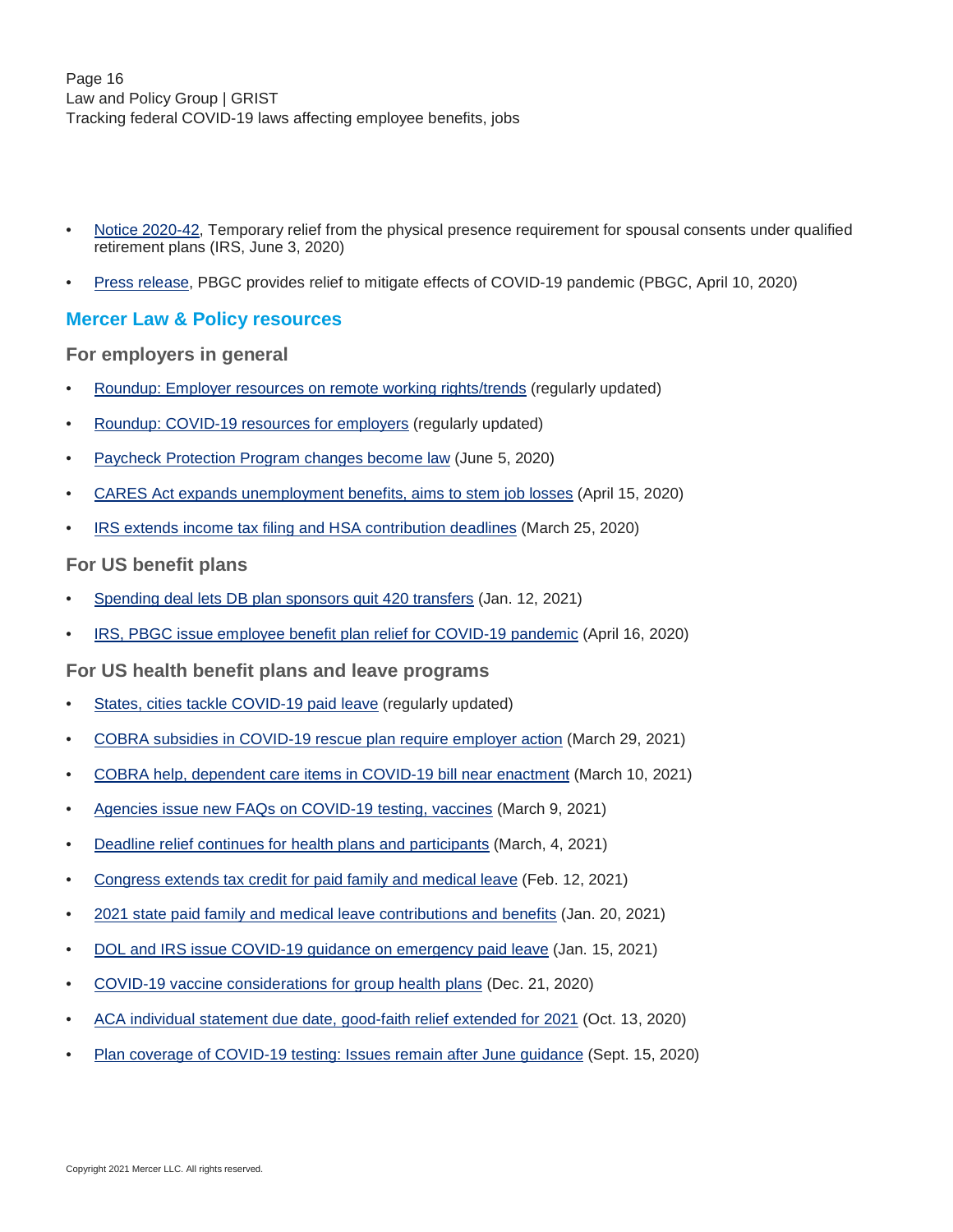- [Colorado enacts paid sick leave law, emergency leave requirements](https://www.mercer.com/our-thinking/law-and-policy-group/colorado-enacts-paid-sick-leave-law-emergency-leave-requirements.html) (Aug. 19, 2020)
- [California expands COVID-19 test coverage for managed care plans](https://www.mercer.com/our-thinking/law-and-policy-group/california-expands-covid-19-test-coverage-for-managed-care-plans.html) (Aug. 11, 2020)
- [Massachusetts clarifies paid leave taxes for temporary telecommuters](https://www.mercer.com/our-thinking/law-and-policy-group/massachusetts-clarifies-paid-leave-taxes-for-temporary-telecommuters.html) (July 29, 2020)
- [Top 10 compliance issues for health and leave benefits in 2021](https://www.mercer.com/our-thinking/law-and-policy-group/top-10-compliance-issues-for-health-and-leave-benefits-in-2021.html) (July 20, 2020)
- [IRS offers relief to cafeteria plans, HDHPs, individual-coverage HRAs](https://www.mercer.com/our-thinking/law-and-policy-group/irs-offers-relief-to-cafeteria-plans.html) (May 28, 2020)
- [Employer health plans have to meet new COVID-19 coverage mandate](https://www.mercer.com/our-thinking/law-and-policy-group/employer-health-plans-have-to-meet-new-covid-19-coverage-mandate.html) (April 21, 2020)
- [COVID-19 raises HIPAA privacy, security issues](https://www.mercer.com/our-thinking/law-and-policy-group/covid-19-raises-hipaa-privacy-security-issues.html) (April 6, 2020)
- [CARES Act boosts telehealth, makes other health, paid leave changes](https://www.mercer.com/our-thinking/law-and-policy-group/cares-act-boosts-telehealth-makes-other-health-paid-leave-changes.html) (March 27, 2020)
- [IRS extends income tax filing and HSA contribution deadlines](https://www.mercer.com/our-thinking/law-and-policy-group/irs-extends-income-tax-filing-hsa-contribution-deadlines.html) (March 25, 2020)
- [Mercer urges more healthcare, paid leave legislation and guidance](https://www.mercer.com/our-thinking/law-and-policy-group/mercer-urges-more-healthcare-paid-leave-legislation-and-guidance.html) (March 24, 2020)
- [COVID-19 spurs IRS relief for HDHPs, state insurance guidance](https://www.mercer.com/our-thinking/law-and-policy-group/covid-19-spurs-irs-relief-for-hdhps-state-insurance-guidance.html) (March 18, 2020)
- [Virus aid legislation includes cost-sharing curbs, new leave rights](https://www.mercer.com/our-thinking/law-and-policy-group/virus-aid-bill-includes-cost-sharing-curbs-new-leave-rights.html) (March 18, 2020)

#### **For US retirement plans**

- [Pension funding relief, union plan reforms in aid bill near enactment](https://www.mercer.com/our-thinking/law-and-policy-group/pension-funding-relief-union-plan-reforms-in-aid-bill-pass.html) (March 10, 2021)
- [DOL clarifies deadline relief for retirement plans and participants](https://www.mercer.com/our-thinking/law-and-policy-group/dol-clarifies-deadline-relief-for-retirement-plans-and-participants.html) (March 8, 2021)
- [House set to move pension funding relief, multiemployer reforms](https://www.mercer.com/our-thinking/law-and-policy-group/house-set-to-move-pension-funding-relief-multiemployer-reforms.html) (March 3, 2021)
- [Partial plan termination relief not a free pass for reportable events](http://content.mercer.com/_layouts/15/DocIdRedir.aspx?ID=HVCONTENT-865234240-10373) (Feb. 25, 2021)
- [Democrats revive pension funding relief, multiemployer plan reforms](https://www.mercer.com/our-thinking/law-and-policy-group/house-revives-pension-funding-relief-multiemployer-plan-reforms.html) (Jan. 25, 2021)
- [DOL issues guidance on missing participants](https://www.mercer.com/our-thinking/law-and-policy-group/dol-issues-guidance-on-missing-participants.html) (Jan. 19, 2021)
- [Virus aid bill offers help for retirement plans, student loans](https://www.mercer.com/our-thinking/law-and-policy-group/virus-aid-bill-offers-help-for-retirement-plans-student-loans.html) (Jan. 6, 2021)
- [IRS OKs witnessing retirement plan elections, spousal consent by video](https://www.mercer.com/our-thinking/law-and-policy-group/irs-oks-witnessing-retirement-plan-elections-spousal-consent-by-video.html) (Dec. 29, 2020)
- [IRS bends on CARES Act funding deadline; PBGC follows suit](https://www.mercer.com/our-thinking/law-and-policy-group/irs-bends-on-cares-act-funding-deadline-pbgc-follows-suit.html) (Nov. 18, 2020)
- [PBGC takes a U-turn on CARES Act contribution delay](https://www.mercer.com/our-thinking/law-and-policy-group/pbgc-takes-a-u-turn-on-cares-act-contribution-delay.html) (Sept. 24, 2020)
- [Hybrid plans gain time to complete determination letter requests](https://www.mercer.com/our-thinking/law-and-policy-group/hybrid-plans-gain-time-to-complete-determination-letter-requests.html) (Aug. 26, 2020)
- [CARES Act DB funding and AFTAP guidance provides little relief](https://www.mercer.com/our-thinking/law-and-policy-group/cares-act-db-funding-and-aftap-guidance-provides-little-relief.html) (Aug. 11, 2020)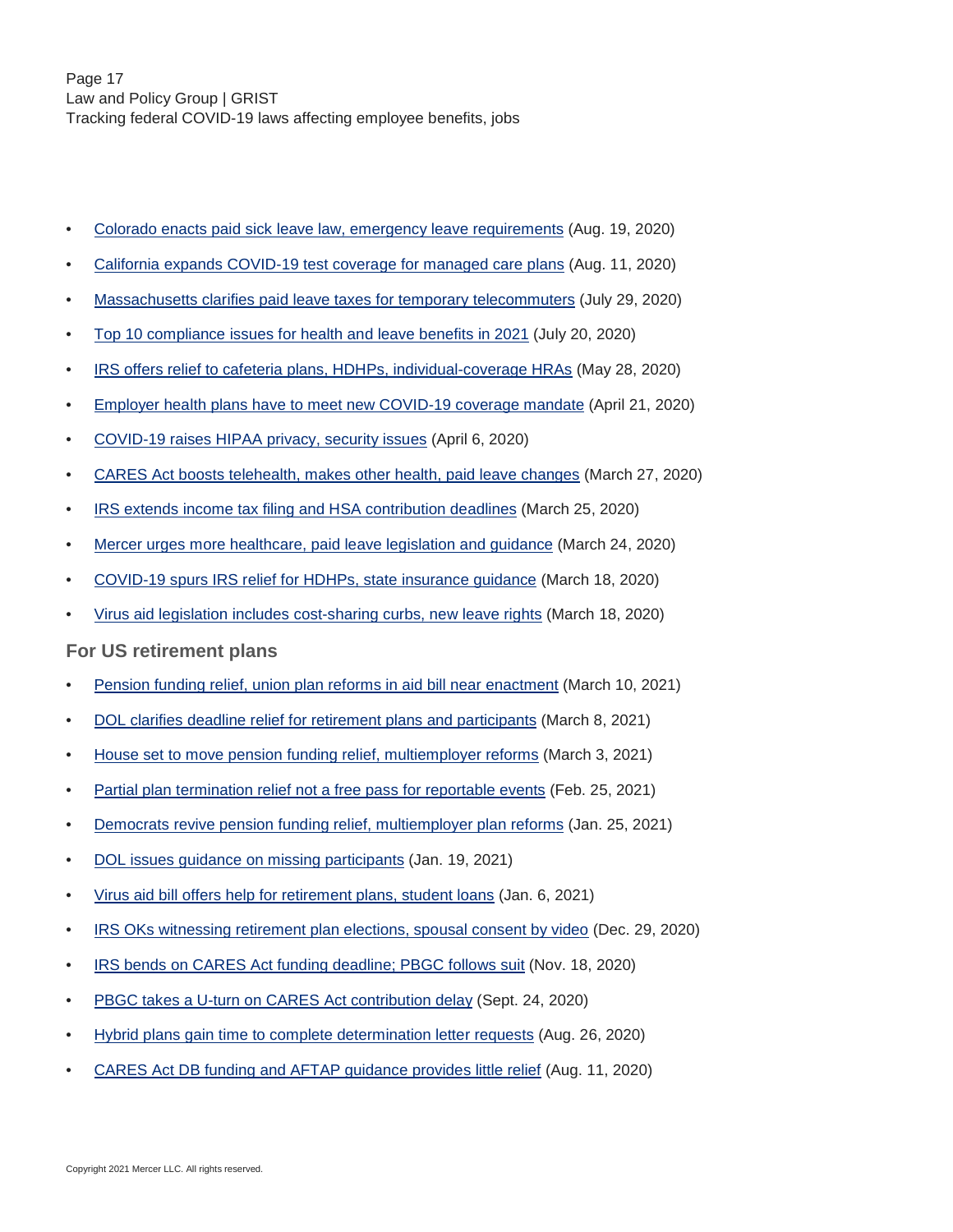- [PBGC issues FAQs on CARES Act contribution delay](https://www.mercer.com/our-thinking/law-and-policy-group/pbgc-issues-faqs-on-cares-act-contribution-delay.html) (July 23, 2020)
- [Offering CARES Act distributions to DB plan participants](https://www.mercer.com/our-thinking/law-and-policy-group/offering-cares-act-distributions-to-db-plan-participants.html) (July 14, 2020)
- [Suspending 401\(k\) match raises compliance issues \(updated\)](https://www.mercer.com/our-thinking/law-and-policy-group/suspending-401k-match-raises-compliance-issues.html) (June 30, 2020)
- [Administering CARES Act's waiver of 2020 RMDs from DC plans](https://www.mercer.com/our-thinking/law-and-policy-group/administering-cares-act-waiver-of-2020-rmds-from-dc-plans.html) (June 25, 2020)
- [Delving into CARES Act relief for retirement plan participants \(revised\)](https://www.mercer.com/our-thinking/law-and-policy-group/delving-into-cares-act-relief-for-retirement-plan-participants.html) (June 22, 2020)
- [IRS gives retirement plans more pandemic relief](https://www.mercer.com/our-thinking/law-and-policy-group/irs-gives-retirement-plans-more-pandemic-relief.html) (June 2, 2020)
- [Pension funding relief features in House-passed aid bill](https://www.mercer.com/our-thinking/law-and-policy-group/pension-funding-relief-features-in-house-passed-aid-bill.html) (May 18, 2020)
- [IRS releases FAQs on CARES Act distributions and loans](https://www.mercer.com/our-thinking/law-and-policy-group/irs-releases-faqs-on-cares-act-distributions-and-loans.html) (May 5, 2020)
- [DOL gives retirement plans and participants pandemic relief](https://www.mercer.com/our-thinking/law-and-policy-group/dol-gives-retirement-plans-and-participants-pandemic-relief.html) (April 30, 2020)
- [IRS, PBGC issue employee benefit plan relief for COVID-19 pandemic](https://www.mercer.com/our-thinking/law-and-policy-group/irs-pbgc-issue-employee-benefit-plan-relief-for-covid-19-pandemic.html) (April 16, 2020)
- [Mercer urges additional funding relief for DB plans](https://www.mercer.com/our-thinking/law-and-policy-group/mercer-urges-additional-funding-relief-for-db-plans.html) (April 13, 2020)
- [SECURE, CARES acts change rules on required minimum distributions](https://www.mercer.com/our-thinking/law-and-policy-group/secure-cares-acts-change-rules-on-required-minimum-distributions.html) (April 7, 2020)
- [IRS extends preapproved DB, 403\(b\) plan adoption deadlines](https://www.mercer.com/our-thinking/law-and-policy-group/defined-benefit-403b-preapproved-plan-adoption-deadlines-approaching.html) (April 6, 2020)
- [Stimulus bill gives DB funding relief, access to DC savings](https://www.mercer.com/our-thinking/law-and-policy-group/stimulus-bill-gives-2020-db-funding-relief-access-to-dc-savings.html) (March 26, 2020)
- [Mercer urges immediate funding relief for DB plan sponsors](https://www.mercer.com/our-thinking/law-and-policy-group/mercer-urges-immediate-funding-relief-for-db-plan-sponsors.html) (March 23, 2020)

#### **Other Mercer resources**

- [Navigating coronavirus](https://www.mercer.com/our-thinking/managing-novel-coronavirus.html) (regularly updated)
- [New outbreak period guidance requires plan action](https://www.mercer.us/our-thinking/healthcare/new-outbreak-period-guidance-requires-plan-action.html) (March 2, 2021)
- [IRS clarifies FSA relief in CAA, provides more flexibility for cafeteria plan elections](https://www.mercer.us/our-thinking/healthcare/irs-clarifies-fsa-relief-in-caa-provides-more-flexibility-for-cafeteria-plan-elections.html) (Feb. 25, 2021)
- [What should employers do about outbreak period relief?](https://www.mercer.us/our-thinking/healthcare/what-should-employers-do-about-outbreak-period-relief.html) (Feb. 24, 2021)
- [Federal COBRA subsidies among health, leave items in COVID aid bill](https://www.mercer.us/our-thinking/healthcare/federal-cobra-subsidies-among-health-leave-items-in-covid-aid-bill.html) (Feb. 11, 2021)
- [Should employers incentivize workers to get vaccinated?](https://www.mercer.us/our-thinking/healthcare/should-employers-incentivize-workers-to-get-vaccinated.html) (Jan. 28, 2021)
- [Biden seeks COBRA subsidies, ACA enhancements, expanded paid leave](https://www.mercer.us/our-thinking/healthcare/Biden-seeks-COBRA-subsidies-aca-enhancements-expanded-paid-leave.html) (Mercer, Jan. 21, 2021)
- [Big news for employers Long-sought answers on how to handle unused 2020 FSA balances and much](https://www.mercer.us/our-thinking/healthcare/big-news-for-employers-long-sought-answers-on-how-to-handle-unused-2020-FSA-balances-and-much-more.html) [more!](https://www.mercer.us/our-thinking/healthcare/big-news-for-employers-long-sought-answers-on-how-to-handle-unused-2020-FSA-balances-and-much-more.html) (Mercer, Dec. 23, 2020)